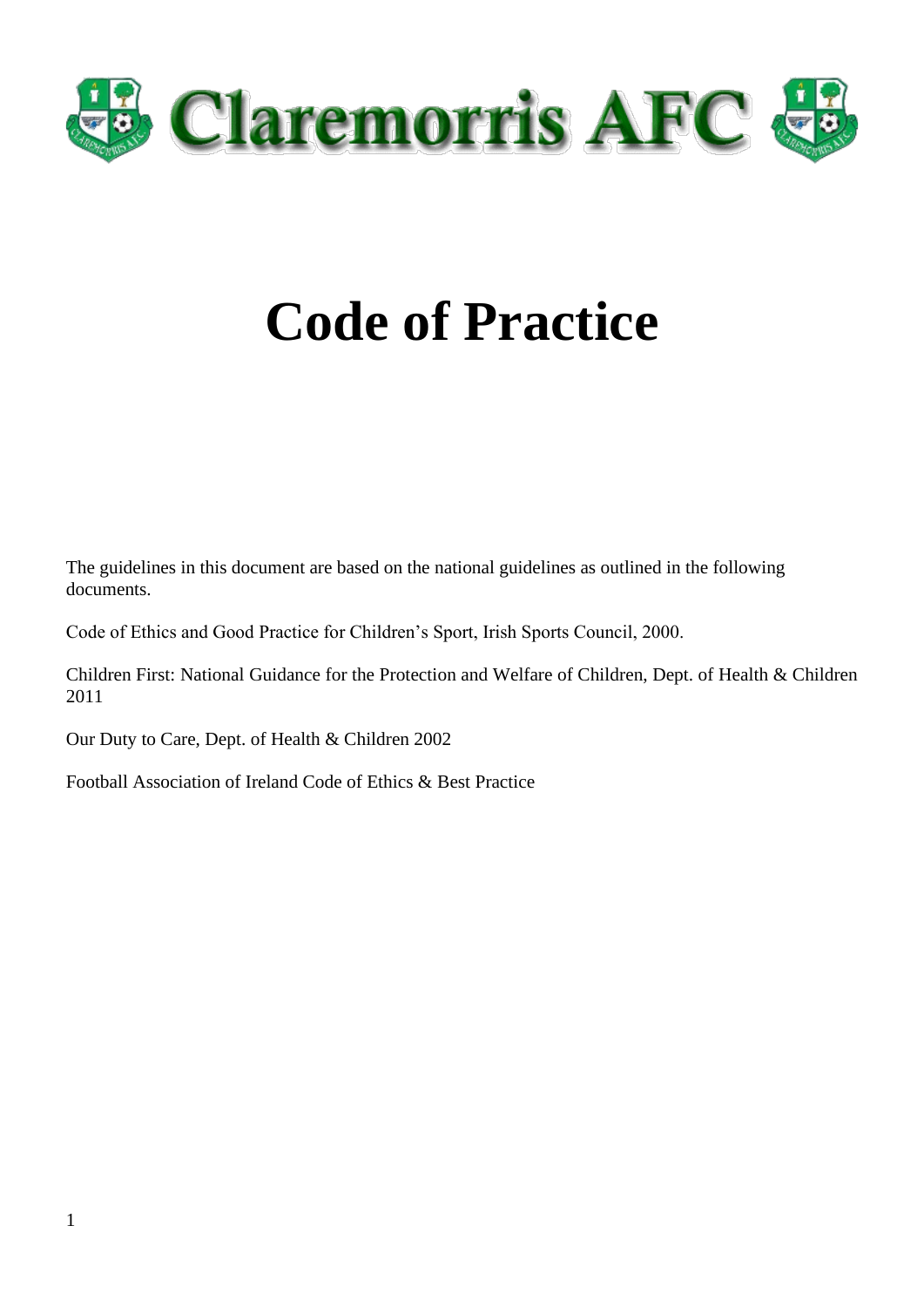## **Mission Statement**

The work of Claremorris AFC is based on the following principles that will guide the development of sport for young people in this club. Children and young peoples experience of soccer should be guided by what is best for the child or young person. The stages of development and the ability of the child should guide the types of activity provided within the club. Adults will need to have a basic understanding of the needs of young people, including physical, emotional and personal.

#### **Integrity in relationships**:

Adults interacting with young people in soccer should do so with integrity and respect for the child. All adult actions in soccer should be guided by what is best for the child and in the context of quality, open working relationships. Verbal, physical, emotional or sexual abuse of any kind is unacceptable within soccer.

#### **Quality atmosphere and ethos**

Soccer for young people should be conducted in a safe, positive and encouraging atmosphere. A childcentred ethos will help to ensure that competition and specialisation are kept in their appropriate place. Too often unhealthy competitive demands are placed on children too early and results in excessive levels of pressure on them and as a consequence, high levels of dropout from sport.

#### **Equality**

All children should be treated in an equitable and fair manner regardless of age, ability, sex, religion, social and ethnic background or political persuasion. Children with disability should be involved in sports activities in an integrated way, thus allowing them to participate to their potential alongside other children.

#### **Fair Play**:

Fair play is the guiding principle of the Irish Sports Councils Code of Ethics and Good Practice for Children's Sport.

It states that "all children's sport should be conducted in an atmosphere of fair play". Ireland has contributed and is committed to the European Code of Sports Ethics, which defines fair play as: "much more than playing within the rules".

It incorporates the concepts of friendship, respect for others and always playing with the right spirit. Fair play is defined as a way of thinking, not just behaving. It incorporates issues concerned with the elimination of opportunities, excessive commercialisation and corruption.

(European Sports Charter and Code of Ethics, Council of Europe, 1993).

#### **Competition**

A balanced approach to competition can make a significant contribution to the development of young people, while at the same time providing fun, enjoyment and satisfaction. Coaches/managers should aim to put the welfare of the child first and competitive standards second. A child-centred approach will help to ensure that competition and specialisation are kept in their appropriate place.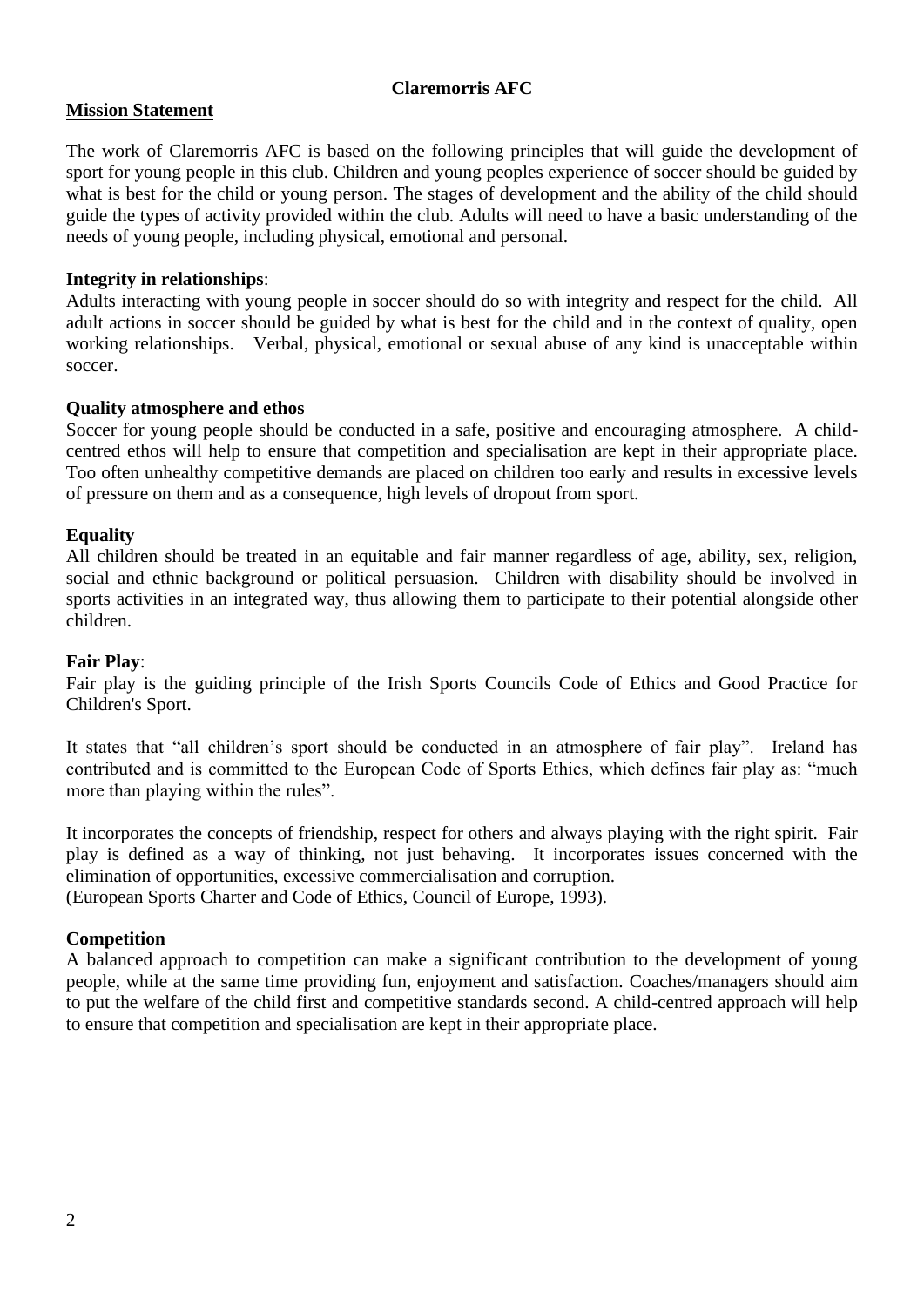#### **Claremorris AFC Child Protection & Welfare Policy Statement**

# **Introduction**

Claremorris AFC is committed to ensuring that all necessary steps will be taken to protect and safeguard the welfare of children and young people who participate in soccer. This Policy document clearly demonstrates the importance placed by Claremorris AFC on the protection and safety of children and young people who participate in soccer.

All children and young people<sup>1</sup> who participate in soccer should be able to do so in a safe and enjoyable environment. While doing so they should be protected from any form of abuse be it physical, emotional, sexual, neglect or bullying. The responsibility for protecting children lies with all adults involved in this club and in soccer in general.

Claremorris AFC recognises and accepts its responsibility to safeguard the welfare of all children and young people by protecting them from physical, emotional or sexual harm and from neglect or bullying.

These clear policies, practices and procedures in addition to relevant training programmes will ensure that everybody in Claremorris AFC knows exactly what is expected of them in relation to protecting children and young people within soccer.

It is vital that children and young people who participate in Claremorris AFC activities are able to do so in a safe, enjoyable and quality environment.

In pursuit of this goal Claremorris AFC will:

Advise all members of Claremorris AFC (coaches, players, parents and spectators) of their responsibilities in relation to the welfare and protection of children and young people who participate in soccer.

Operate within the recommended Football Association of Ireland codes of conduct and best practice guidelines.

- Appoint a Club Children's Officer in line with Football Association of Ireland requirements.
- Provide a child protection and welfare module in staff induction and development programmes

<sup>&</sup>lt;sup>1</sup> Children are defined in Irish Law as being any person under 18 years of age.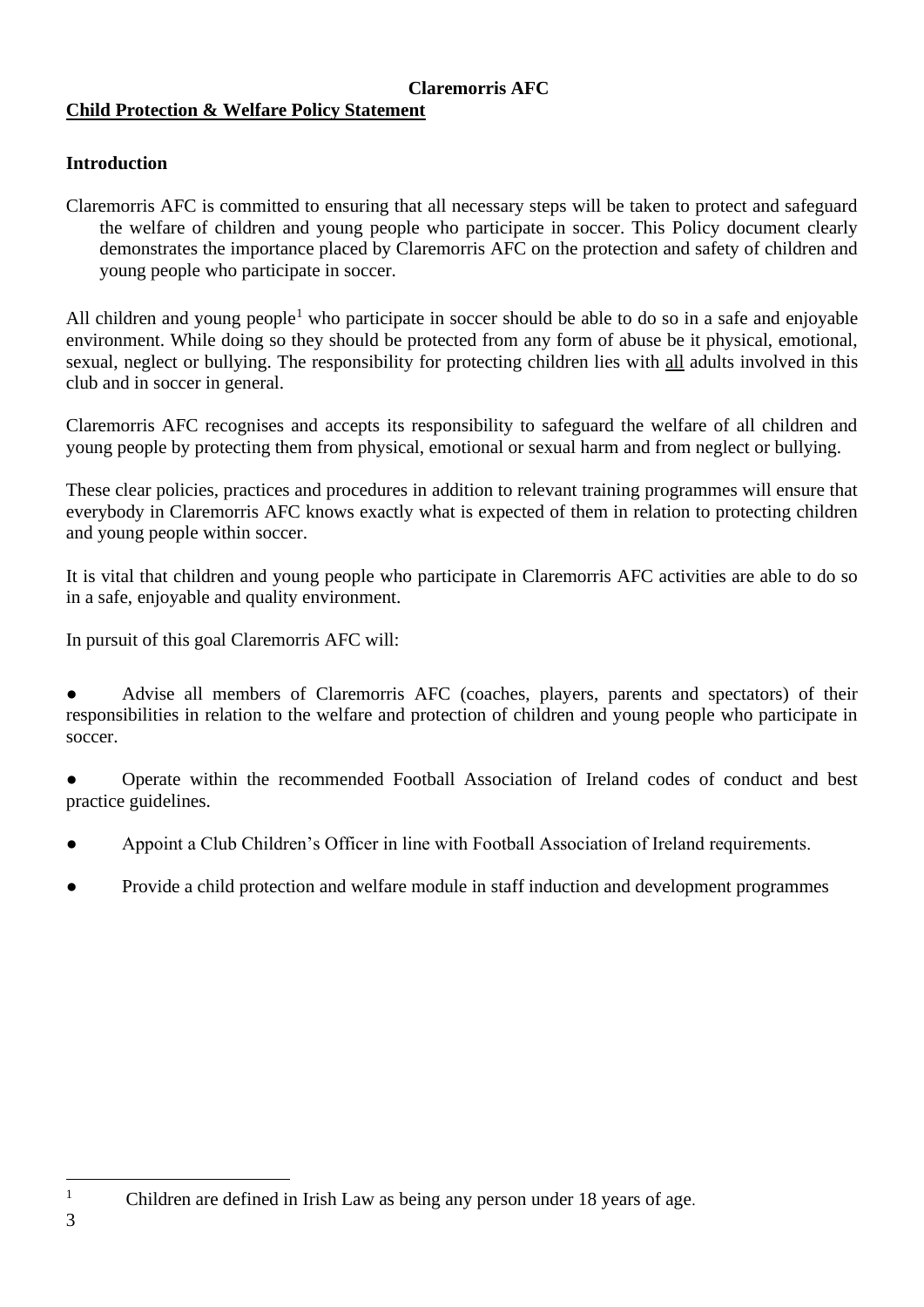# **The aims of Claremorris AFC Child Protection Policy are:**

To develop a positive and pro-active position in order to best protect all children and young people who participate in soccer, in order for them to do so in a safe and enjoyable environment.

To provide appropriate guidance and advice to all club members (players, coaches, volunteers, spectators and parents) in all matters concerning child welfare and protection.

- To demonstrate best practice in the area of child welfare and protection.
- To promote ethics and best practice standards throughout soccer.

# **The key principles underpinning this Policy are that:**

● The welfare of the child is the first and paramount consideration.

All children and young people have a right to be protected from abuse of any kind regardless of their age, gender, disability, culture, language, racial origin, religious beliefs or sexual identity.

All suspicions and allegations of abuse/poor practice will be taken seriously and responded to swiftly and appropriately. It is essential that we work in partnership with children and young people and their parents/carers. Tusla Child and Family Agency has a statutory responsibility to safeguard and protect the welfare of children and Claremorris AFC is committed to cooperating fully with them in accordance with procedures as outlined in "Children First" National Guidance for the Protection and Welfare of Children 2011.

Claremorris AFC will cooperate fully with the Football Association of Ireland National Children's Officer, Gardai and Tusla Child and Family Agency in any investigation of child abuse in soccer.

The Football Association of Ireland's regulations in regard to child welfare and protection are defined in the rulebook as:

# **RULE 71. THE PROTECTION AND WELFARE OF CHILDREN**

(a) In line with legislation and Government Guidelines (The Child Care Act 1991 and the Protection for Persons Reporting Abuse Act 1998) in relation to child protection and welfare, it is mandatory that all participants, clubs, leagues, divisional associations and other football bodies shall be bound by the FAI recommended codes of conduct and best practice guidelines

(b) Any act, statement, conduct or other matter which harms a child or children, or poses or may pose a risk of harm to a child or children, shall constitute behaviour which is improper and brings the game into disrepute.

(c) Breaches shall become a disciplinary offence. Any member issued with a ban from football activity shall have their name notified to all League Secretaries for onward dissemination to all Club Secretaries. The notification shall state the name of the individual and the fact a ban has been issued.

(d) Any participant who is the subject of a Statutory Inquiry in relation to any child welfare concern must stand down from all football activities pending the outcome of that inquiry and any subsequent internal disciplinary proceedings.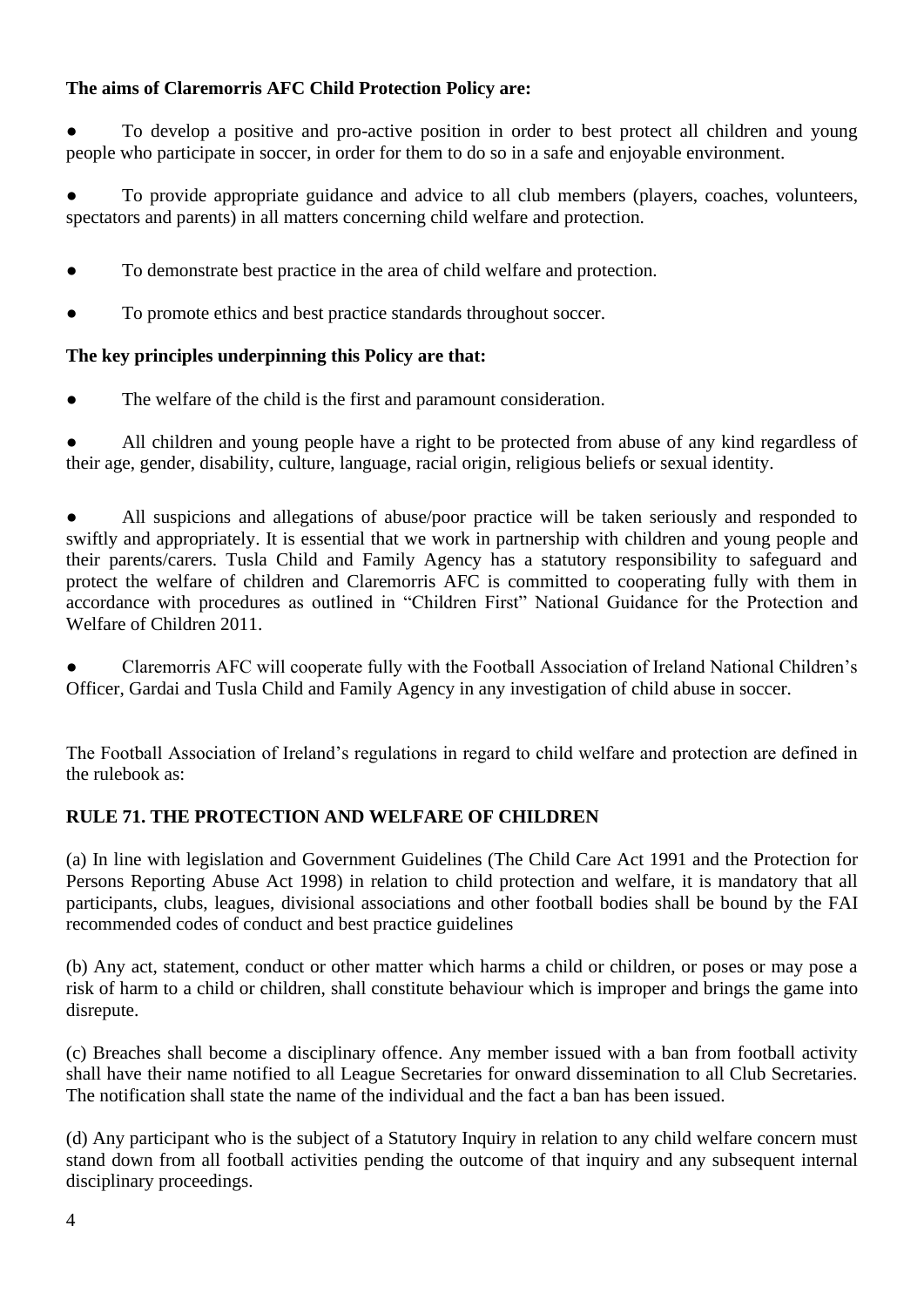(e) Any member convicted of an offence by the Irish Courts or Courts of any other jurisdiction involving the welfare of children shall be automatically banned from membership of the Association. For the avoidance of doubt no disciplinary or other hearing shall be necessary in order to implement this automatic ban.

# **RULE 95. PROTECTION AND WELFARE OF CHILDREN**

1. All participants, clubs, leagues, divisional associations and other football bodies shall be bound by the FAI rules, codes of conduct and guidelines governing the protection and welfare of children, and breaches of such rules, codes and guidelines shall be subject to disciplinary sanction.

2. The disciplinary body may impose any sanction it deems appropriate.

3. Any act, statement, conduct or other matter which harms a child or children, or poses or may pose a risk of harm to a child or children, shall constitute behaviour which is improper and brings the game into disrepute.

4. Any participant who is the subject of a statutory inquiry in relation to any child welfare concern must stand down from all football activities pending the outcome of that inquiry and any subsequent internal disciplinary proceedings.

Claremorris AFC through confirming this policy document has demonstrated its commitment to ensuring that children and young people can participate in all soccer activities with their safety and welfare being of paramount importance.

It is essential that this document represents a process of continual improvement in the area of child protection and welfare in soccer.

It is the responsibility of all adults involved in soccer to actively promote safe and best practice standards whilst being ever vigilant and aware of their responsibilities to children and young people in their care.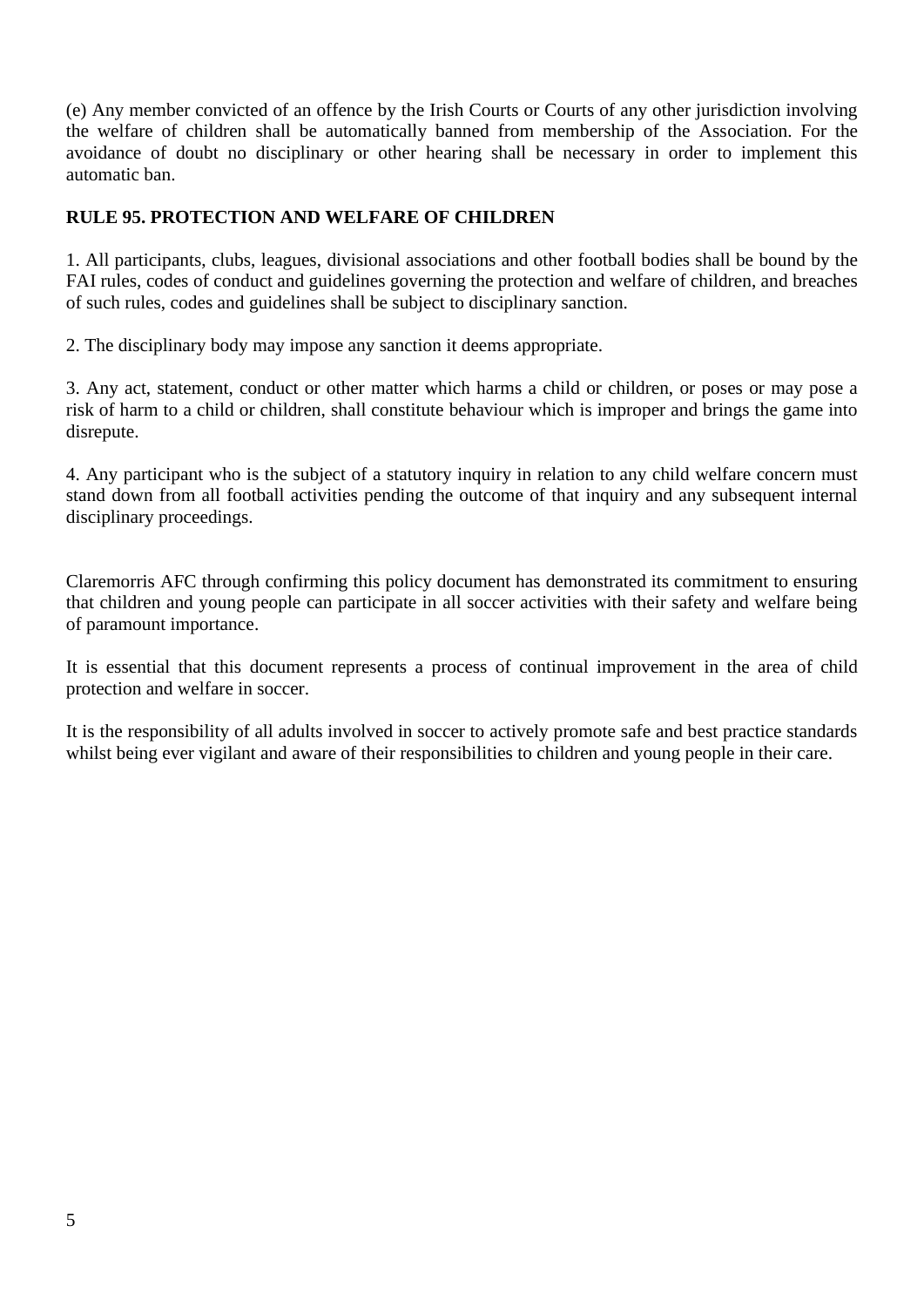# **Procedure for dealing with Child Abuse Concerns or Allegations**

It is important to note that the investigation of suspected child abuse is the responsibility of the Statutory Authorities (Gardai, Tusla Child and Family Agency) and should not be undertaken by Children's Officers or any other Club/League. All allegations of child abuse **must** be referred to the Statutory Authorities.

When an allegation is received it should be assessed promptly and carefully. It will be necessary to decide whether a formal report should be made to Tusla Child and Family Agency and this decision should be based on reasonable grounds for concern. In accordance with requirements of Children First all concerns with relation to suspected child abuse will be passed on to the relevant statutory authorities.

# **The following examples would constitute reasonable grounds for concern:**

- (i) a specific indication from a child that (s)he was abused;
- (ii) a statement from a person who witnessed abuse.
- (iii) an illness, injury or behaviour consistent with abuse.
- (iv) a symptom which may not in itself be totally consistent with abuse, but which is support by

corroborative evidence of deliberate harm or negligence.

(v) consistent signs of neglect over a period.

Ref. Children First 2011

# **Therefore, in practice, concerns will be passed on by the Clubs designated person to the statutory authorities if we receive:**

- (ii) a specific indication from a child that (s)he was abused;
- (iii) a statement from a person who witnessed abuse;

#### **or have evidence in relation to:**

- (iii) an illness, injury or behaviour consistent with abuse.
- (iv) a symptom which may not in itself be totally consistent with abuse, but which is support by

corroborative evidence of deliberate harm or negligence.

(iv) consistent signs of neglect over a period.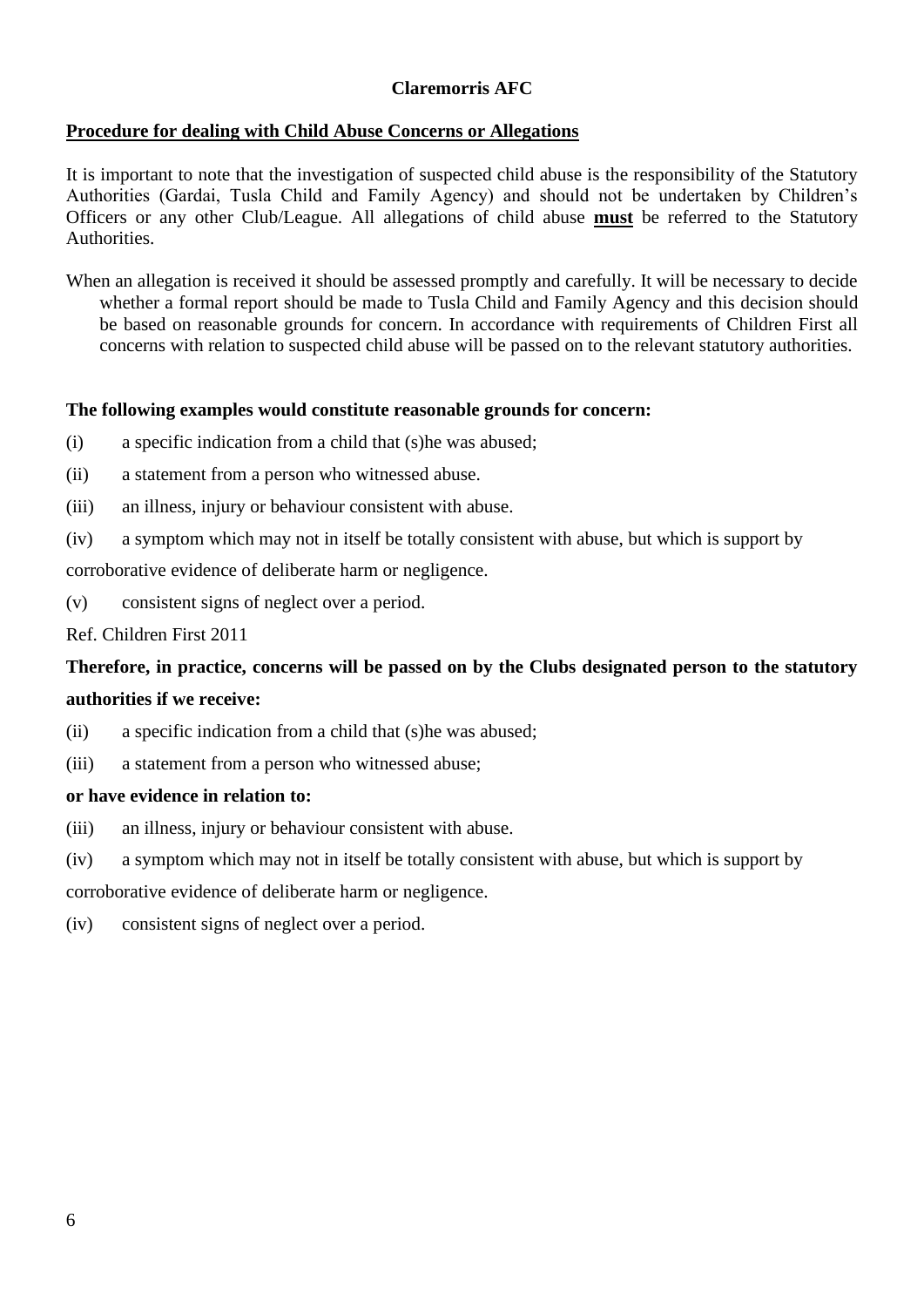## **Step One**

Any allegation of abuse must in the first instance be brought to the attention of the Chairperson of the Club. Should the Chairperson be unsure whether reasonable grounds for concern exist s/he can informally consult with the local Tusla Child and Family Agency duty social worker. S/he will be advised whether or not the matter requires a formal report.

Coaches/volunteers may be subjected to erroneous or malicious allegations. Therefore, any allegation of abuse should be dealt with sensitively and appropriate support should be provided for staff/volunteers including counselling where necessary.

#### **Step Two**

Should Claremorris AFC become aware of an allegation of abuse of a child or children by a coach/volunteer during the execution of that coaches/volunteers' duties, the Chairman will privately inform the coach/volunteer of the following:

- $\triangle$  the fact that the allegation has been made against him/her;
- ❖ the nature of the allegation.

#### **Step Three**

The coach/volunteer should be afforded an opportunity to respond. The Chairman will note the response and pass on this information when making the formal report to Tusla Child and Family Agency.

The report to Tusla Child and Family Agency should contain observations, dates, times, locations and contexts in which the incident occurred or suspicion was aroused, together with any other relevant information.

In cases of emergency, where a child appears to be at immediate and serious risk and the Chairperson is unable to contact a duty social worker, the Gardai shall be contacted.

Under no circumstances should a child be left in a dangerous situation pending intervention by the **Statutory Authorities** 

#### **Step Four**

Our Chairperson, if reporting suspected or actual child abuse to the Statutory Authorities will first inform the family of their intention to make such a report, unless doing so would endanger the child or undermine any statutory investigation.

**It should be noted that should a formal notification be made, we are not accusing anyone of child abuse, rather we are passing on concerns for investigation by the appropriate statutory authorities in keeping with the principle that "the welfare of the child is the first and paramount consideration".**

# **Step Five**

All subsequent actions following an allegation of abuse against a coach/volunteer will be taken in consultation with Tusla Child and Family Agency and An Garda Síochána. An immediate meeting will be sought with these two agencies for this purpose. The Football Association of Ireland National Children's Officer is also available to provide support and advice.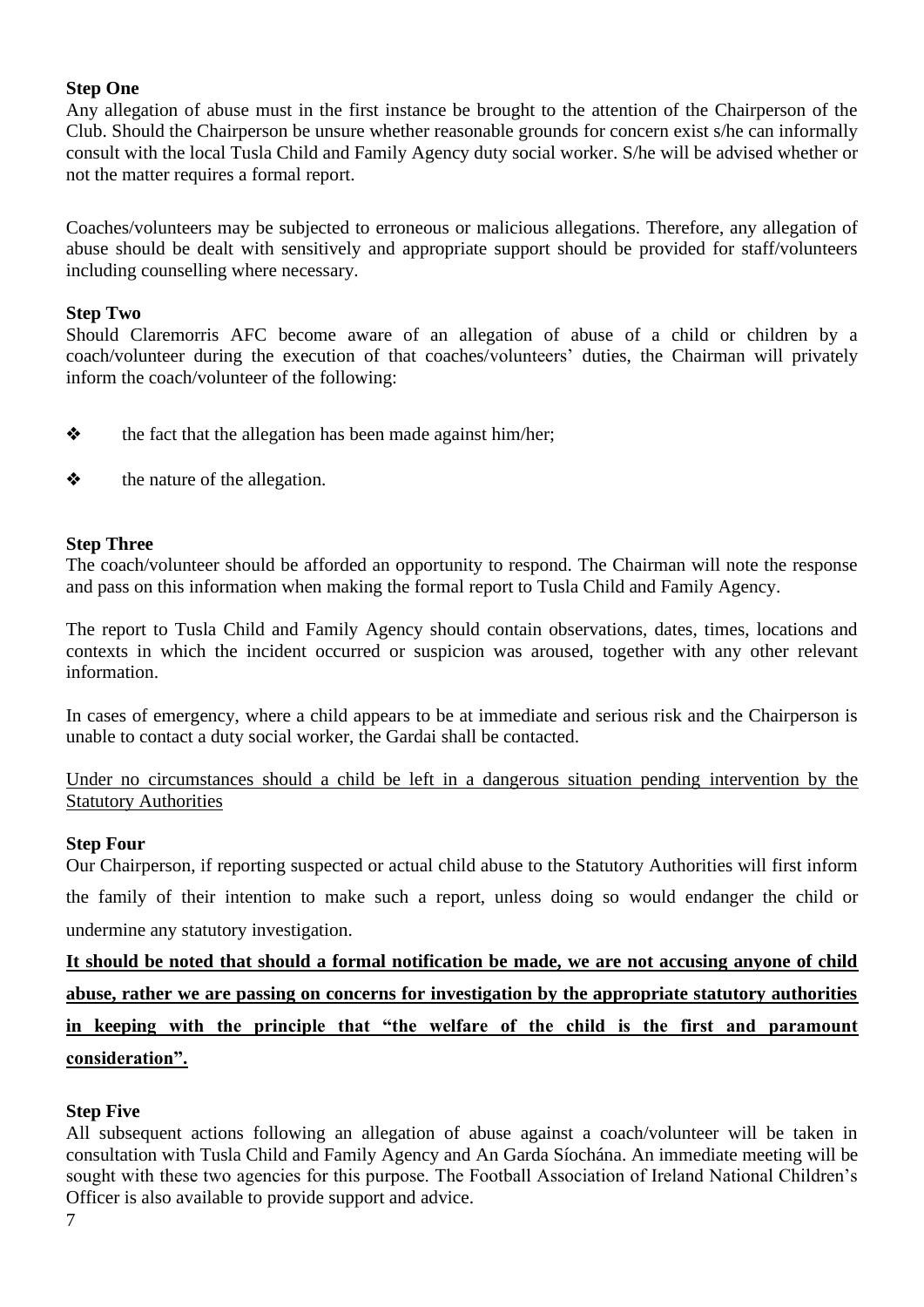# **Step Six**

Under Football Association of Ireland rules, any coach/volunteer/manager who is the subject of a statutory investigation into alleged child abuse, is required to stand down from all soccer activities until the investigation is completed. Therefore the FAI National Children's Officer must be informed immediately of any formal notification to the Statutory Authorities.

When a person is asked to stand down it should be made clear that it is only a precautionary measure in keeping with standard procedures/guidelines and will not prejudice any later disciplinary proceedings.

The coach/volunteer concerned should be advised that the procedures being undertaken are in accordance with statutory requirements. He or she should be treated with respect and fairness, and also be assured that all information will be dealt with in a sensitive and confidential manner.

#### **Step Seven**

The Club will carefully consider the outcome of the statutory investigation and will then assess if there are any outstanding disciplinary issues in relation to their internal rules or infringements of the Football Association of Ireland best practice guidelines. It must be remembered that the fact that the alleged abuser has not been prosecuted or been found guilty does not mean that they are appropriate to work with young people in the future.

#### **Internal Club disciplinary proceedings can only be initiated after the Statutory Authorities have completed theirs.**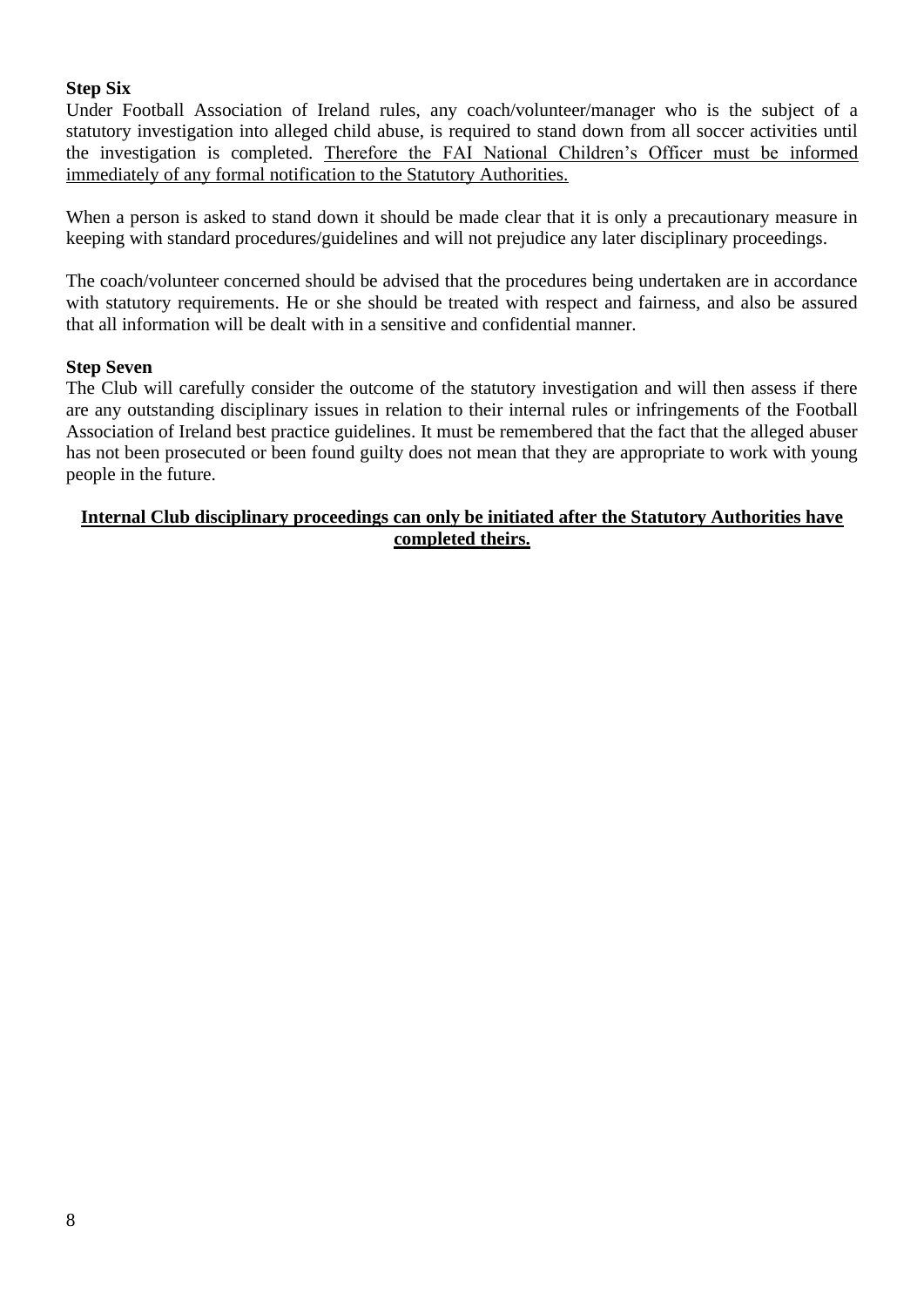# **2.4 Club Disciplinary, Complaints and Appeals Procedure (Covers all matters other than suspected child abuse which has to be referred to the Statutory Authorities See 10.6)**

While many concerns can be dealt with in an informal manner to the satisfaction of all concerned, it is advisable that detailed records are maintained in respect of all complaints and that all parties are advised of the formal complaints and appeals procedure. All reasonable efforts to resolve matters should be exhausted at local level before accessing the appeals procedure.

# **Step One**

Any person who has a complaint or concern should bring it to the attention of the secretary under the relevant rules of the body concerned.

The complaint or concern should be in writing and should outline all relevant details and other parties involved in line with procedure.

# **Step Two**

The complaint or concern should then be brought to the attention of the appropriate person in line with club rules who will convene the disciplinary committee/panel (best practice would advise that this committee/panel would consist of three members) **unless the complaint or concern relates to a child abuse matter or criminal offence that meets criteria for formal reporting to the statutory authorities.** 

**Where there are potential contentious issues, due consideration should be given to ensure the independence of the disciplinary committee/panel and therefore, it is advisable that members of the disciplinary committee/panel should not be Offices/Directors of the body concerned as lack of independence is often cited as a ground for appeal.** 

# **(The Chairperson of the Club should not sit on the Disciplinary Committee)**

# **Step Three**

The disciplinary committee/panel should furnish any participant with details of the complaint being made against them and afford them the opportunity of providing a response either verbally or in writing. In the event of a complaint against a child, the parents/guardians should be informed and advised of the process.

# **Step Four**

The disciplinary committee/panel should then hear the case of all parties involved and decide if a rule or regulation has been infringed.

# **Step Five**

The disciplinary committee/panel should then inform in writing those involved of their decision and any sanctions if any that are to be imposed. This notification should be in writing, setting out the reasons for the sanction. (Written notification should be forwarded to parents if the proceedings involve a participant under eighteen years of age)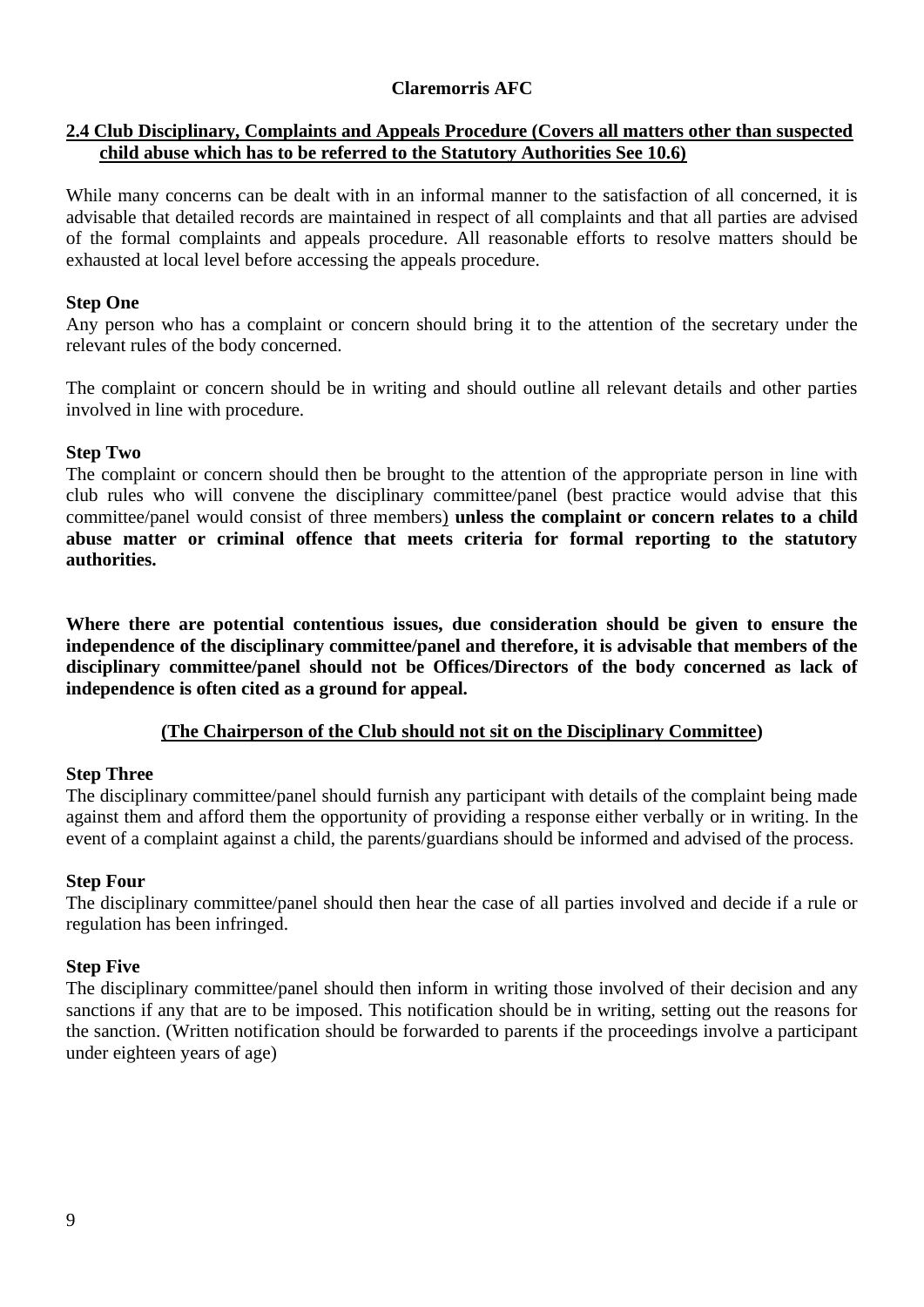# **Step Six**

Any party unhappy with the findings of the disciplinary committee/panel can appeal the decision in writing to their respective superior body as per rules. Clubs, leagues, divisional associations and other football bodies should review their rules to ensure they contain a provision that facilitates an appeals procedure in this respect.

#### **Step Seven**

The appeal body should then rehear the case and all evidence, should be considered. The appeals body should have the power to uphold or reject the appeal or to vary, alter or set aside any sanction imposed by the disciplinary committee/panel.

Written confidential records in relation to disciplinary proceedings should be safely and confidentially kept on file (procedures should clearly define the possession of such records in the event of election of new officers)

#### *Anonymous Complaints*

Anonymous complaints can be difficult to deal with, however they cannot be ignored. All complaints relating to inappropriate behaviour/poor practice should be brought to the attention of the Chairperson of the Club. In all cases the safety and welfare of the child/children is paramount.

All complaints should be checked out and handled in a confidential manner. It is important to record all such complaints and actions taken. Specific advice on dealing with anonymous complaints can be got from your local HSE duty social worker or alternatively the Football Association of Ireland National Children's Officer.

#### *Rumours*

Rumours should not be allowed hang in the air. Any rumour/s relating to inappropriate behaviour/s circulating in the club should be brought to the attention to the Chairperson and checked out promptly. All ensuing information should be handled confidentially and with sensitivity.

# *Confidentiality*

Confidentiality is about managing information in a respectful, professional and purposeful manner. It is important that the rights of both the child and the person about whom the complaint has been made are protected. Therefore, appropriate confidentiality will be maintained in respect of all issues and people involved in concerns about the welfare of a child or bad practice within the club.

The following points will be borne in mind:

A guarantee of confidentiality or undertakings regarding secrecy cannot be given, as the welfare of the child will supersede all other considerations

All information should be treated in a careful and sensitive manner and should only be discussed with those who need to know

Information will be conveyed to the parents/guardians of a child about whom there are concerns in a sensitive way. Giving information to others on a "need to know" basis for the protection of a child is not a breach of confidentiality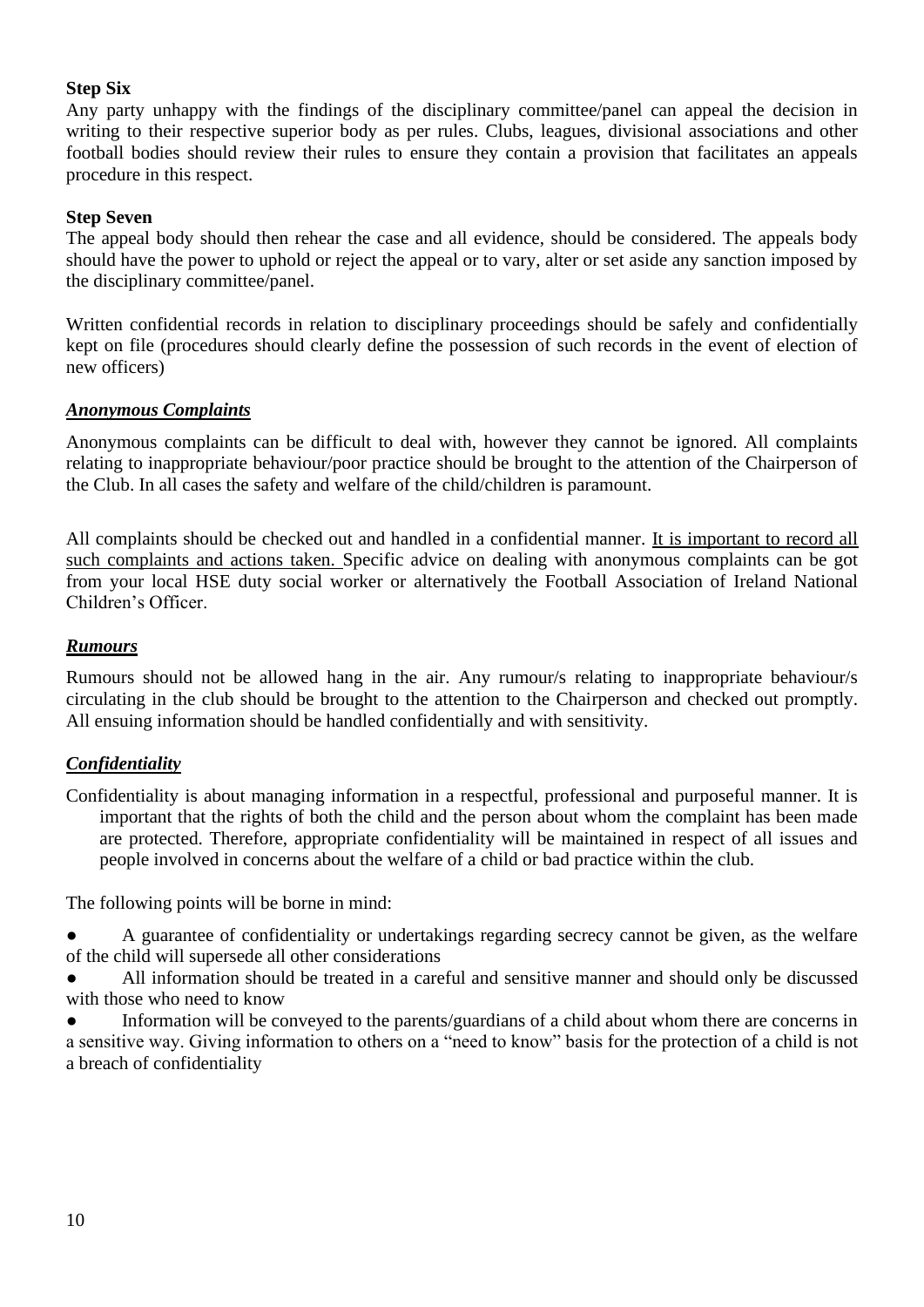# **Recruitment Policy Ref Our Duty to Care**

# **Safe practice starts with safe recruitment procedures and involves:**

- Always applying thorough selection procedures, no matter who the applicant happens to be
- Judging the suitability of applicants in relation to a broad range of matters
- Taking all reasonable steps to eliminate people who are not suitable for working with children

• Providing training. Most people who apply to work with community and voluntary organisations on either a voluntary or paid basis are interested, well-motivated and suitable for the various tasks involved. However, it is very important that organisations take all reasonable steps to ensure that only suitable people are recruited. Unfortunately, people with a tendency to abuse children can be attracted to the type of work that gives them the opportunity to be with children, and this always has to be borne in mind when recruiting new workers.

#### **Recruiting Coaches/Volunteers**

This section outlines an approach to safe recruitment and selection practices. The actual procedures may vary according to the requirements of different organisations or groups but the following key processes should be included:

(i) **Clear definition of the role of employees or volunteers**: This means clarifying and agreeing expectations regarding the role of a new worker, and involves identifying the minimum level of personal qualities and skills required to fill the post.

(ii) **Application Form:** An application form, with a clear job description and information about the organisation should be supplied. The form should be designed, as far as possible, to collect all relevant information about the applicant, including past experience of working with children.

(iii) **Declaration**: All applicants should be required to sign a declaration stating that there is no reason why they would be unsuitable to work with young people, and declaring any past criminal convictions or cases pending against them. The organisation must have a clear policy regarding the type of factors that would exclude applicants.

(iv**) Interview**: All applicants should be interviewed by a panel comprising of at least two representatives of the organisation. Interviewers should explore the information stated on the application form and assess the applicant's suitability for the post. The information supplied by the applicant and any other information supplied on their behalf should only be seen by persons directly involved in the recruitment procedure.

(v) **References:** An applicant should be expected to supply the names of two referees (not family members) who will testify as to their character, their suitability to the role of employee/volunteer, or any other issues which may affect their ability to perform the tasks required of them. At least one referee should have first-hand knowledge of the applicant's previous work or contact with children. An acceptable reference will indicate that the person is known to the referee and is considered suitable by them to work with young people. All references should be received in writing and later confirmed by telephone, letter or personal visit. Any additional information should be attached to the application form.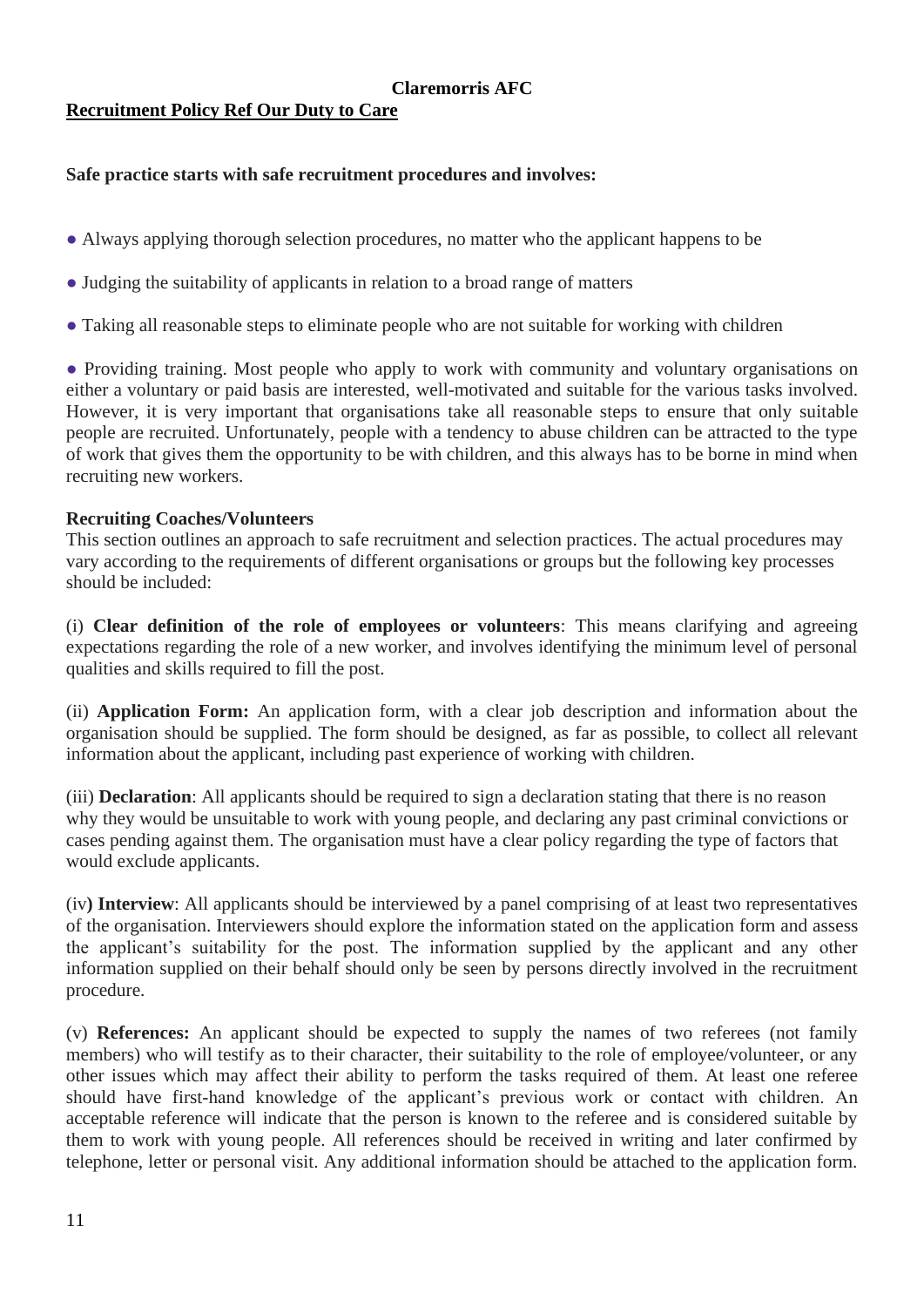If the applicant has had a previous involvement in sport, one of these names must be that of an administrator/leader of your last club/place of involvement.

**(vi) Identification**: The organisation should ensure that the identity of the applicant is confirmed against some documentation (ID card, driving licence or passport) which gives his or her full name, address together with a signature or photograph. This should be compared with the written application.

Although a very thorough selection procedure is one of the most sensible and effective ways of assessing a person's suitability to work with children and may itself act as a deterrent to potential abusers, it is often felt as an unnecessary burden…

"But sure he only comes in one morning a week"

"I couldn't ask them all those questions when they're not even getting paid"

"She wouldn't give up so much of her time if she didn't mean well"

"All our volunteers are from the area"

"It's so hard to get volunteers these days – I don't want to put people off"

Workers are not less likely to abuse children because they are part-time or because they are not getting paid or because they have been giving their services for years, or even because they are a friend of a friend. You must apply the same procedure consistently with paid and unpaid staff, part time and fulltime workers alike. Although being very thorough about assessment can seem like an unnecessary burden, the more it becomes routine throughout all organisations working with children, the less intimidating it will be to genuine and well-motivated applicants. At the same time, it may act as a deterrent to potential abusers, as well as assisting in the choice of appropriate staff and volunteers.

#### **Induction and training**

When an applicant has been accepted, the following processes should apply:

(i) **Induction**: If, following the application and interview process the applicant is accepted, they should then be required to undertake an induction course. Induction should be a planned programme that enables workers to get to know the organisation, their colleagues, their job and other organisations doing the same type of work. It should also cover expectations, conditions and procedures for dealing with discipline, grievances and allegations, and the organisation's child protection policy.

(ii**) Trial period**: Appointment should be conditional on the successful completion of a trial period, the length of which should be decided at the outset. It gives an opportunity to assess the suitability of a new worker to work with children and his or her commitment to the organisation's policies on safe practices.

(iii) **Records**: details of selection and induction should be recorded, along with notes on any matters arising during any part of the process.

(iv) **Additional training**: To maintain quality standards and good practice, training should be provided on an ongoing basis for all workers Your Local Sports Partnerships provide training in the form of the Child Welfare in Sport Basic Awareness Workshop and subsequent Children's Officer training.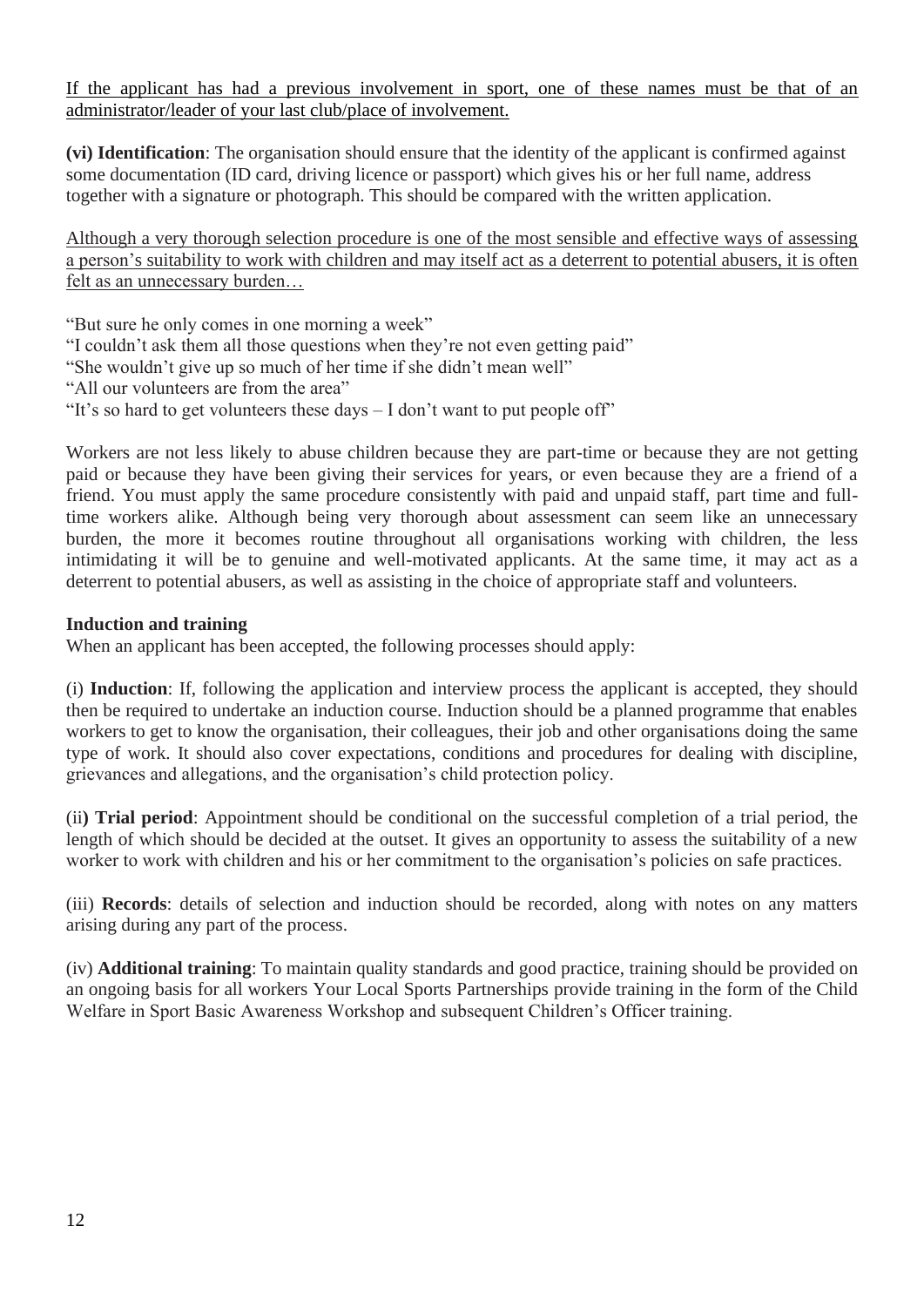## **Consider how your organisation could:**

- Adopt a clear and consistent procedure for taking on new staff and volunteers
- Plan a programme for the induction of new staff and provision of ongoing training

Claremorris AFC will take all reasonable steps to ensure that coaches, managers and volunteers are suitable to work with children and young people.

All coaches, managers and volunteers are required to complete an application/self-declaration form, giving the names of two referees who will then be contacted. Written references will then be verified and kept on file. Applicants are also required to produce valid photo ID.

#### **(If you have had a previous involvement in sport, one of these names must be that of an administrator/leader of your last club/place of involvement)**

All coaches/volunteers subject to Garda vetting (when available)

All applicants to be interviewed by Club Recruitment Committee

Following interview all appointments are subject to approval and ratification by the committee of Claremorris AFC.

All coaches, managers and volunteers will be subject to a sign up procedure in which they undertake to abide by Claremorris AFC rules and FAI codes of conduct and good practice. (Appropriate confidentiality will be maintained in regard to all application and reference forms)

Once recruited, Claremorris AFC will make all efforts to support and manage coaches, managers and volunteers ensuring that no person is expected to work alone.

Induction: If, following the application and interview process the applicant is accepted, they are required to undertake Claremorris AFC Induction Course. Induction will be a planned programme that covers:

- Familiarisation with the Clubs policies procedures and protocols procedures for dealing with discipline, grievances and allegations, and the organisation's child protection policy.
- Coaches to get to know the organisation, their colleagues, their role
- Expectations of the Club, Coaches/Children's Code of Conduct
- Rules of the Club, coaching philosophy, Team Selection Criteria, Record Keeping Guidelines,
- Safety procedures, safe use of equipment and facilities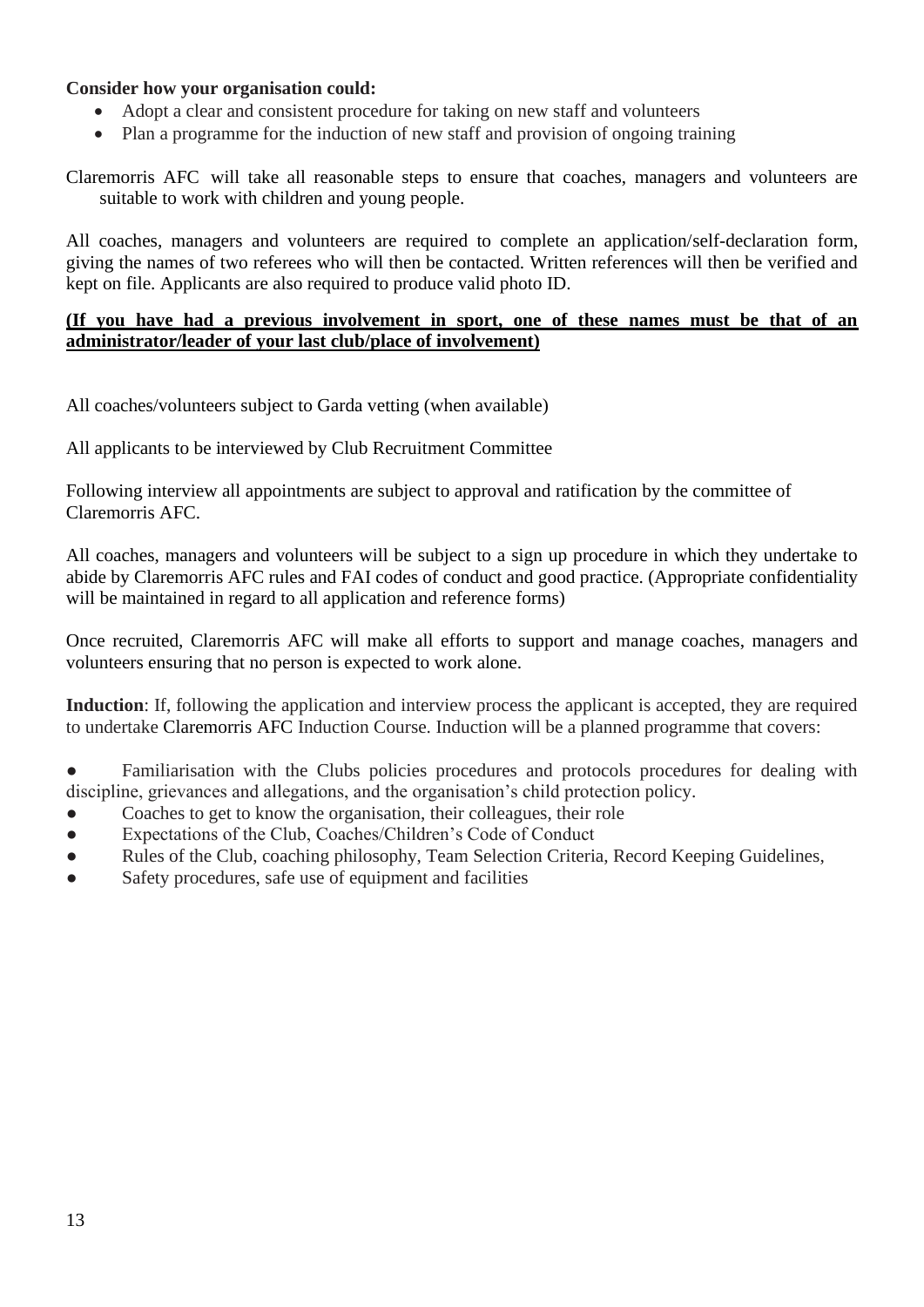# **Claremorris AFC Reference Form Private and Confidential**

| Re.   |  |  |
|-------|--|--|
| Name: |  |  |
|       |  |  |

 $\bf{Address:}$ 

The above has applied for a post within the (insert club/organisation name here) and has supplied your name as a referee. As an organisation committed to the safety/protection and happiness of children, we are anxious to know if you are satisfied that this person is suitable to work with children in a sporting capacity.

How long have you known this person?

**In what capacity? \_\_\_\_\_\_\_\_\_\_\_\_\_\_\_\_\_\_\_\_\_\_\_\_\_\_\_\_\_\_\_\_\_\_**

Are you satisfied that the above named person is suitable to work with children in a sporting capacity?

| Y es |  |
|------|--|
|      |  |

*(If you have answered no, we will contact you in confidence)*

# **Please rate this person on the following (please tick)**

|                             | <b>Poor</b> | Average | Good | V Good | <b>Excellent</b> |
|-----------------------------|-------------|---------|------|--------|------------------|
| <b>Maturity</b>             |             |         |      |        |                  |
| <b>Self-Motivation</b>      |             |         |      |        |                  |
| <b>Motivation of others</b> |             |         |      |        |                  |
| <b>Energy</b>               |             |         |      |        |                  |
| <b>Trustworthiness</b>      |             |         |      |        |                  |
| <b>Reliability</b>          |             |         |      |        |                  |

**Signed\_\_\_\_\_\_\_\_\_\_\_\_\_\_\_\_\_\_\_\_\_\_\_\_\_\_\_\_\_\_\_\_ Date\_\_\_\_\_\_\_\_\_\_\_\_\_\_\_\_\_\_\_\_\_\_\_\_\_\_\_\_\_**

**Any further Comments**

Please return completed Form to: Claremorris AFC, Concannon Road, Claremorris, Co. Mayo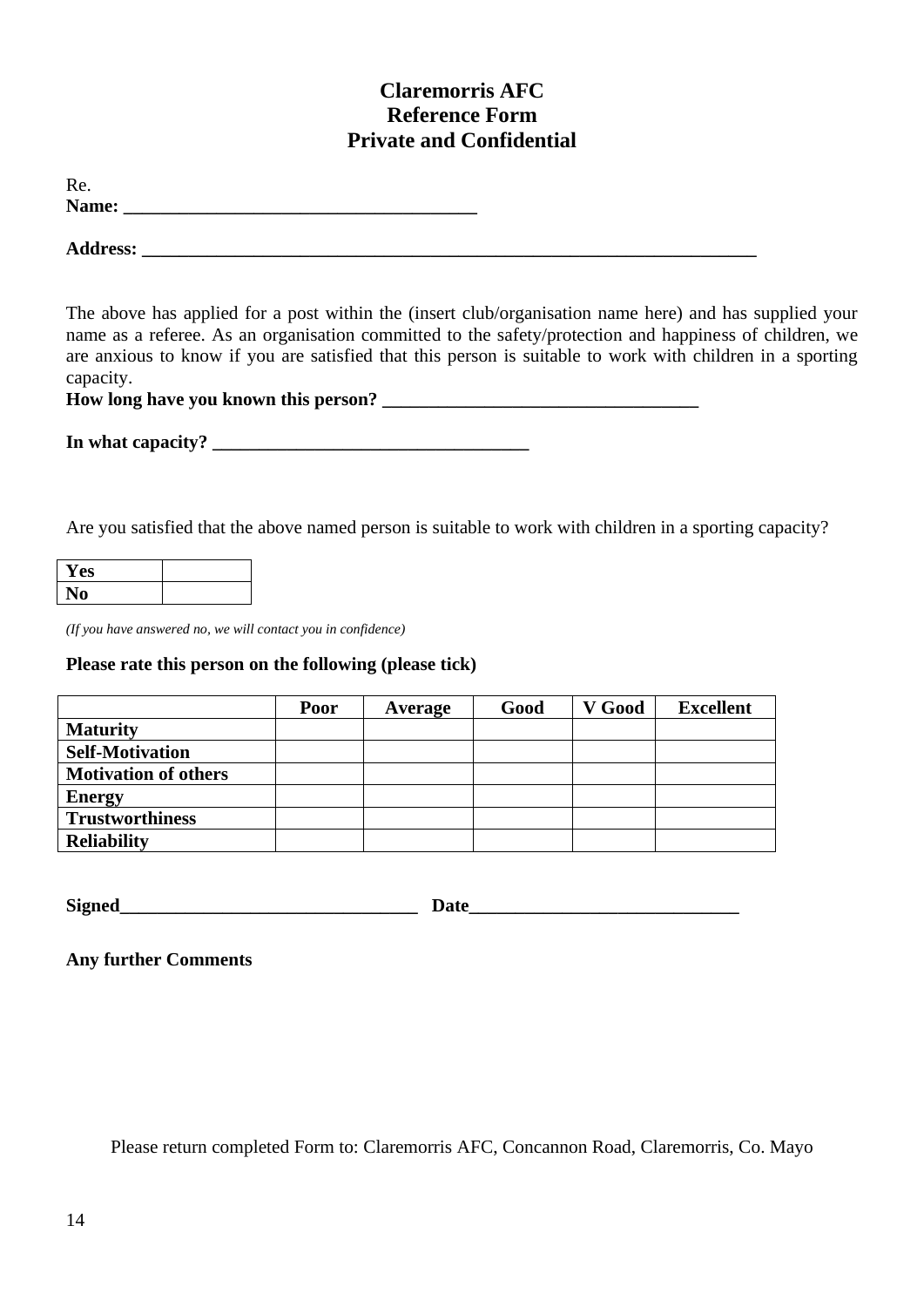#### **Claremorris AFC Coach, Manager, Volunteer Education & Support Policy**

The Committee of Claremorris AFC are indebted to our coaches, managers and volunteers who give freely of their valuable time in providing a stimulating, challenging, supportive and fun soccer experience to children and young people in the Club.

The Committee will endeavour to support these coaches, managers and volunteers in their work by providing an environment where all activities are carried out in a safe, fun manner at all times conducted in the spirit of "Fair Play".

Claremorris AFC will make all efforts to assist all new volunteers, managers, coaches in whatever way they can.

Claremorris AFC will provide an induction pack to all new volunteers/coaches which will familiarise them with Club rules, policies and procedures and expected codes of behaviour for children, coaches and parents/spectators.

Specifically in relation to those with no soccer background, the Committee have introduced a "Buddy" system whereby new members will accompany one of our existing coaches for a period of time during which they can familiarise themselves with the Club and its members adult and children and introduce them to some basic training routines and practice models.

The Committee of Claremorris AFC recognise the value of having appropriately qualified personnel in the club, and therefore will endeavour to support any of our coaches in the coach education process.

At no time will any coach, manager, volunteer be expected to work or deal with any problem alone and they will be assured of Committee assistance and support at all times. Also, coaches, managers and volunteers are encouraged to share ideas, expertise and support other club personnel in any way they can.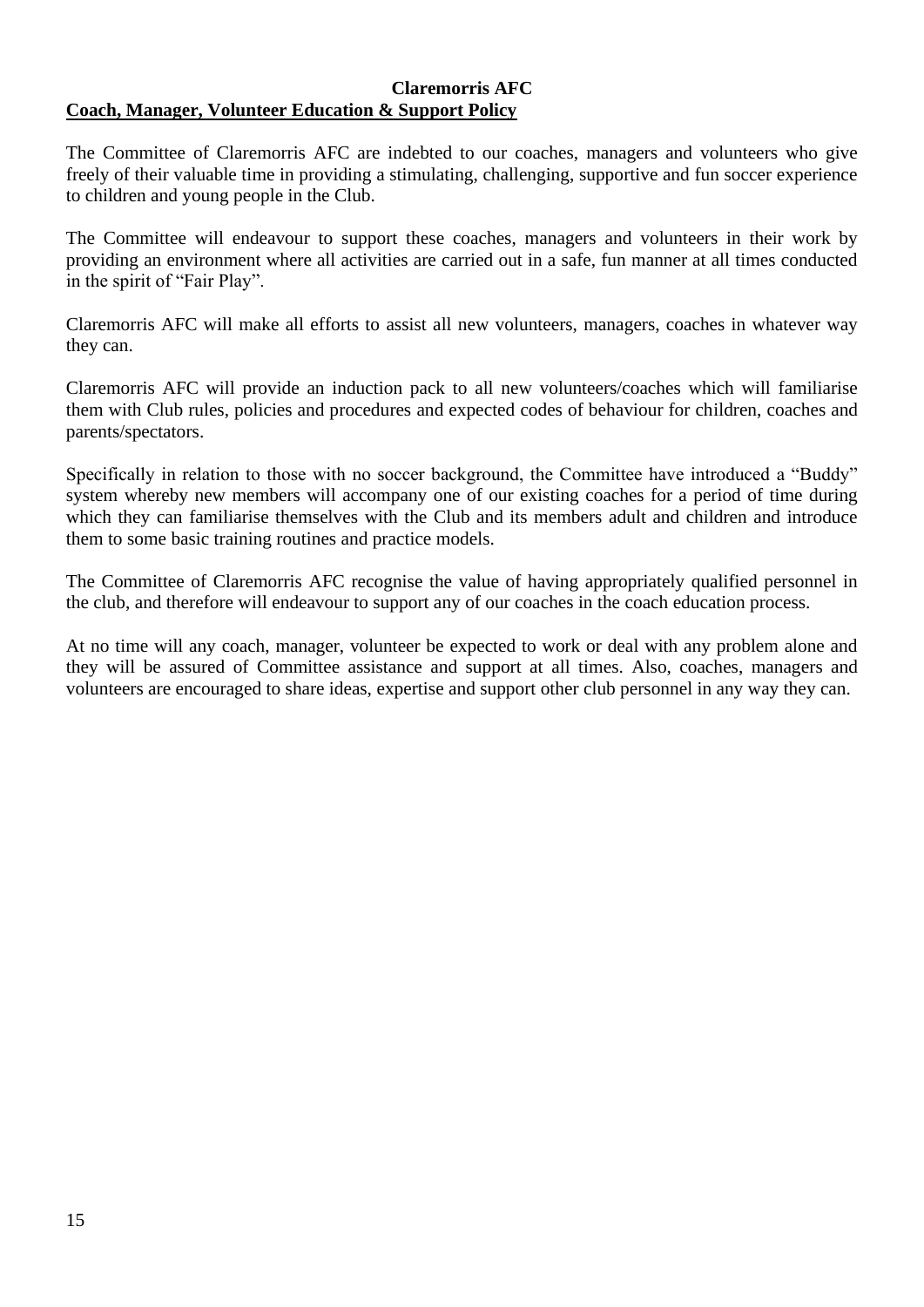# **Safety Policy**

All coaches/managers in Claremorris AFC have a responsibility to ensure the safety of the players with whom they work as far as possible within the limits of their control. Therefore coaches should seek to create a safe and enjoyable environment in which to play and train. *(Clubs are advised to carry out a risk assessment in relation to premises, training facilities and equipment and implement appropriate safety rules)*

In this respect:

Adequate supervision must be maintained at all times. Best practice advice would advocate adult: child ratios of 2 Leaders to every 16 children (1:8), but no coach, manager or volunteer works alone.

● Regular safety checks should be carried out in relation to premises, training facilities and equipment. Ensure that the FAI Goalpost safety policy is strictly adhered to at all times

Claremorris AFC safety rules should be adhered to at all times

• Parents/guardians should be informed of the starting and finishing times of training sessions and matches.

● A first aid kit should be available at all training sessions and matches and injuries should be recorded, with a note of action taken in relation to each one. Never play injured players.

Parents/Guardians should be notified of injuries/illness which their children incur while participating in any Claremorris AFC soccer activity.

Records of attendance should be maintained

Ensure the use of any recommended safety equipment.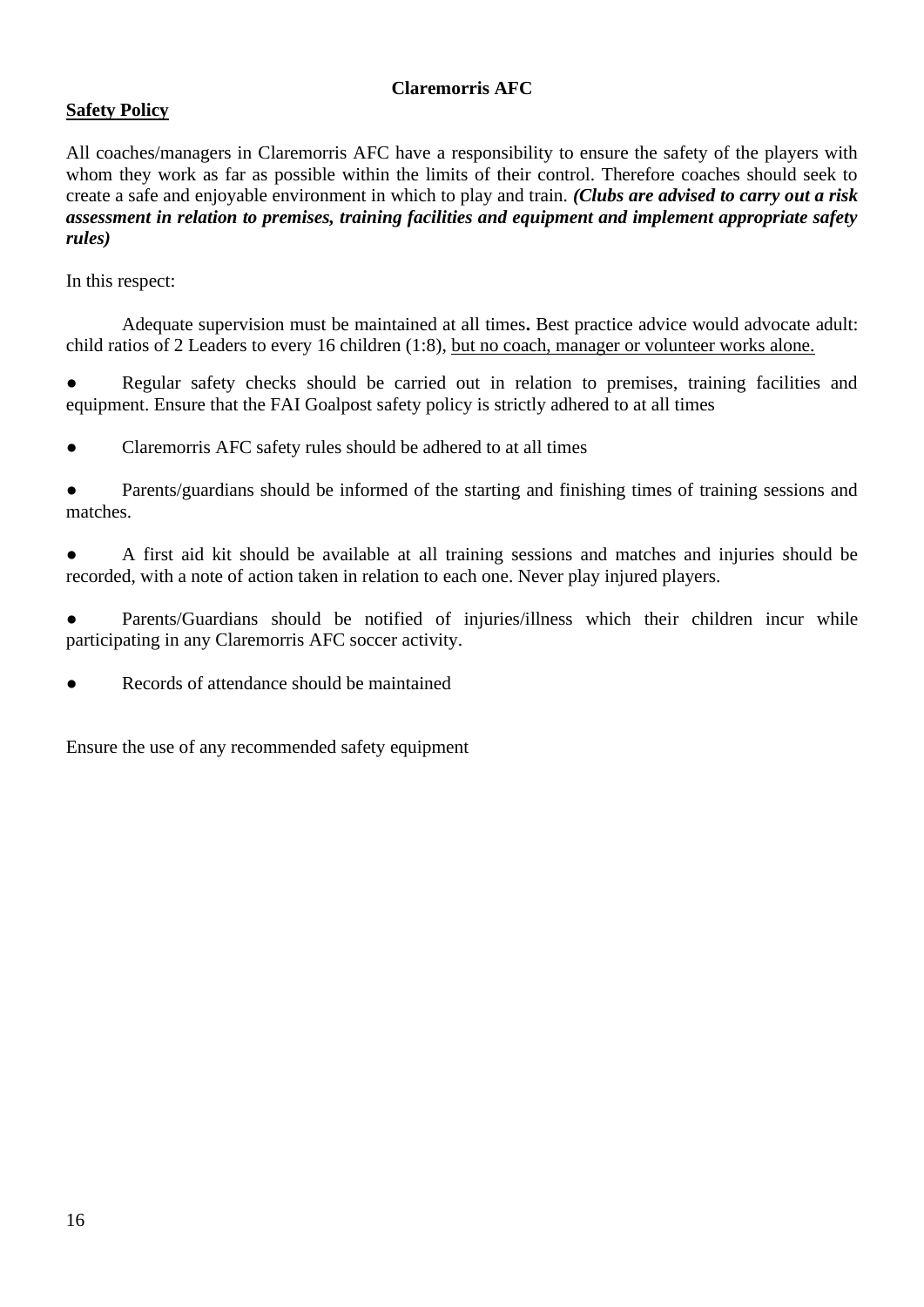#### **Substance Abuse Policy**

In Claremorris AFC the use of drugs, alcohol and tobacco shall be actively discouraged as being incompatible with a healthy approach to sporting activity.

Coaches/managers shall not smoke when taking a session or drink alcohol before taking a session.

In relation to our under-age teams Claremorris AFC shall endeavour to organise receptions and celebrations in a non-alcoholic environment and in a manner that is suitable for the age group concerned.

Where this is not possible, the Club will comply with the **Football Association of Ireland directive that under no circumstances whatsoever can any person under the age of 18 years consume alcohol and any and all appropriate steps should be taken to ensure that this policy is strictly adhered to.**

Our coaches/managers/committee shall act as role models for appropriate behaviour and refrain from drinking alcohol at such functions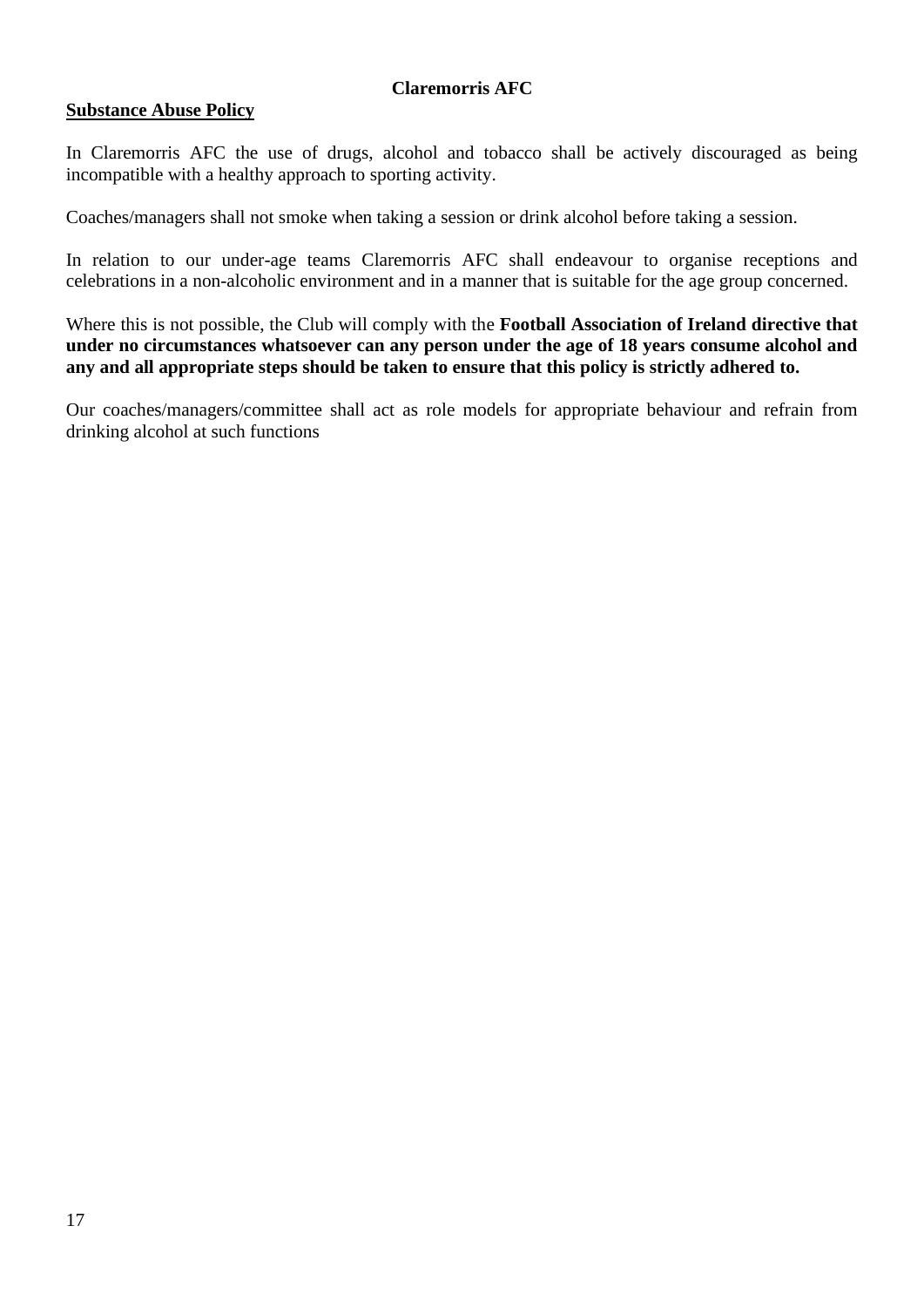# **Club Children's Officer/s**

The appointment of Club Children's Officers is an essential element in the creation of a quality atmosphere in any club. They act as a resource to members with regard to children's issues and also ensure that children have a voice in the running of the club and can freely talk of their experiences.

Government guidelines advise that a children's officer should be appointed by all clubs and this should be done in accordance with recommended selection and recruitment procedures. The appointment of this person should be carried out in consultation with juvenile members and their parent/guardians. The League/Club Children's Officer should

● Have good communication skills, be approachable and open minded

Have good knowledge and be familiar with their Child Welfare and Protection Codes and Guidelines Children First 2011

- Have an understanding of relevant child welfare/protection legislation,
- Have undertaken a Garda Vetting application (when available)

Have attended the relevant awareness training on child welfare and protection and availed of Children's Officer training

The League/Club Children's Officer will have the following functions:

- To promote the Code of Ethics & Good Practice
- To influence policy and practice and to prioritise children's needs

To ensure that children know how and whom they can report their concerns to within the club. Information disclosed by a child should be dealt with in accordance with the Department of Health and Children's Guidelines "*Children First"*

- To encourage the participation of parents/guardians in club activities
- To co-operate with parents to ensure that each child enjoys his/her participation in soccer
- To act as a resource with regard to best practice in children's soccer
- To report regularly to the Club Management Committee

To monitor changes in membership and follow up any unusual dropout, absenteeism or club transfers by children or coach/volunteers

# **Club/League Children's Officers do not have the responsibility of investigating or validating child protection concerns within the club and have no counselling or therapeutic role. This responsibility lies with the HSE and Gardai.**

Claremorris AFC have appointed Anne Marie Gilmore as our Children's Officer and she/he can be contacted at 087 9561698.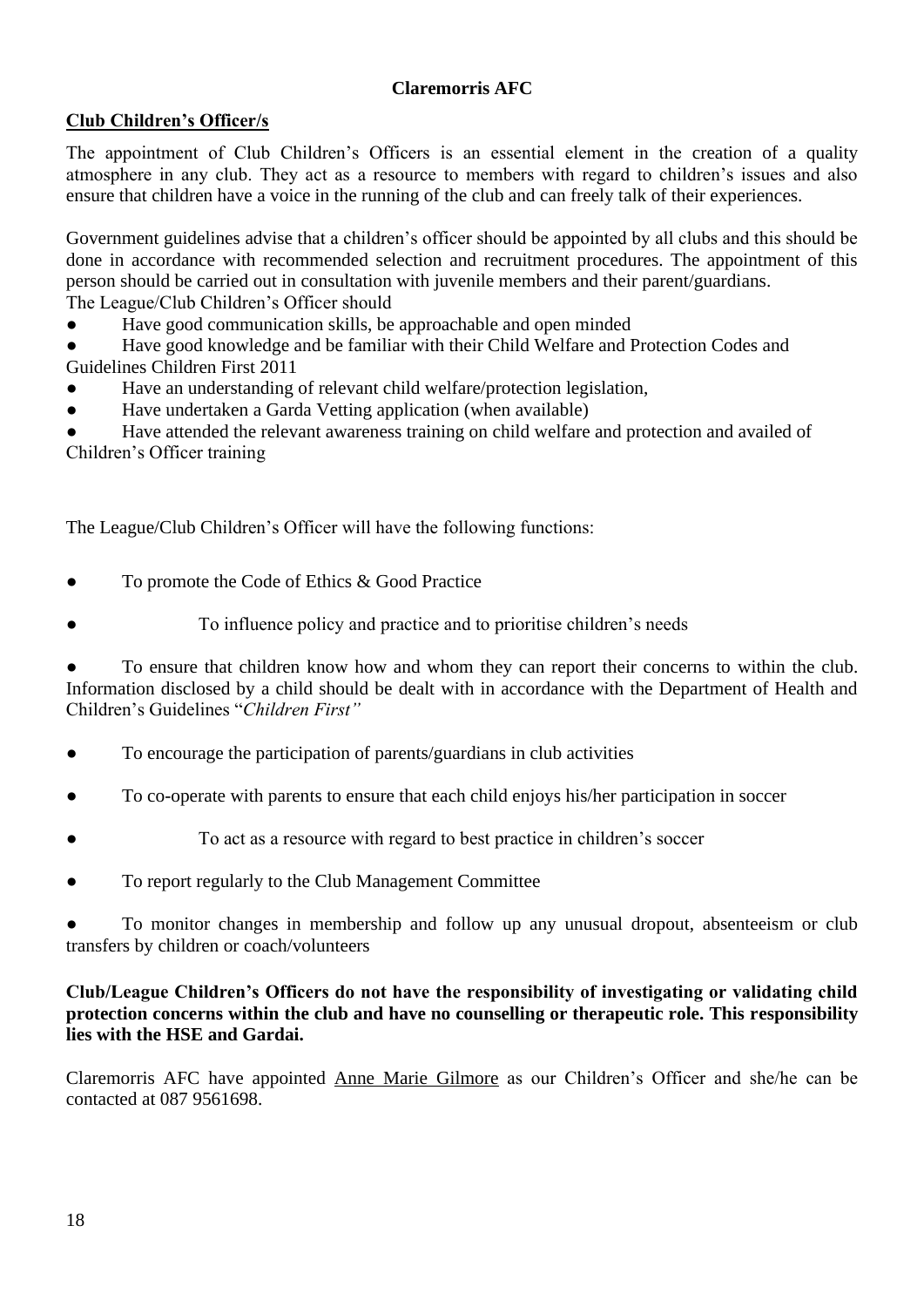#### **Claremorris AFC Guidance on the Use of Photographic and Filming Equipment**

Many people use cameras and video equipment at soccer activities and the vast majority, do so for perfectly legitimate reasons. However there is evidence that people have used sporting events to take inappropriate photographs and video footage of children and young people in vulnerable positions.

Claremorris AFC has adopted a policy in relation to the use of images of players on their websites and in other publications.

Where possible we will try to use models or illustrations when promoting an activity and avoid the use of the first name and surname of individuals in a photograph. This reduces the risk of inappropriate, unsolicited attention from people within and outside the sport.

Rules to guide use of photography:

- If the player is named, avoid using their photograph.
- If a photograph is used, avoid naming the player.

Ask for the player's permission to use their image. This ensures that they are aware of the way the image is to be used to represent the sport. A player's permission form is one way of achieving this.

Ask for parental permission to use their image. This ensures that they are aware of the way the image is to be used to represent the sport. A parental permission form is one way of achieving this.

Only use images of players in suitable dress to reduce the risk of inappropriate use. The content of the photograph should focus on the activity not on a particular child

Create recognised procedures for reporting the use of inappropriate images to reduce the risks to player's. Follow the child protection procedures, ensuring either the designated person or, if necessary, the health boards and/or gardai are informed.

Amateur photographers/film/video operators wishing to record an event or practice session should seek permission/accreditation with the children's officer, team manager/coach and/or event organiser of session. This club / organisation will display the following information prior to the start of an event to inform spectators of the policy:

*"In line with the recommendation in the Claremorris AFC Code of Conduct, the promoters of this event request that any person wishing to engage in any video, zoom or close range photography should register their details with the organisers. Children and young people should only be photographed or filmed with their permission and/or the permission of their parents/guardian".*

When commissioning professional photographers or inviting the press to an activity or event we will aim to ensure they are clear about our expectations of them in relation to child protection.

Professional photographers/film/video operators wishing to record an event or practice session should seek accreditation with the children's officer/event organiser/team manager by producing their professional identification for the details to be recorded.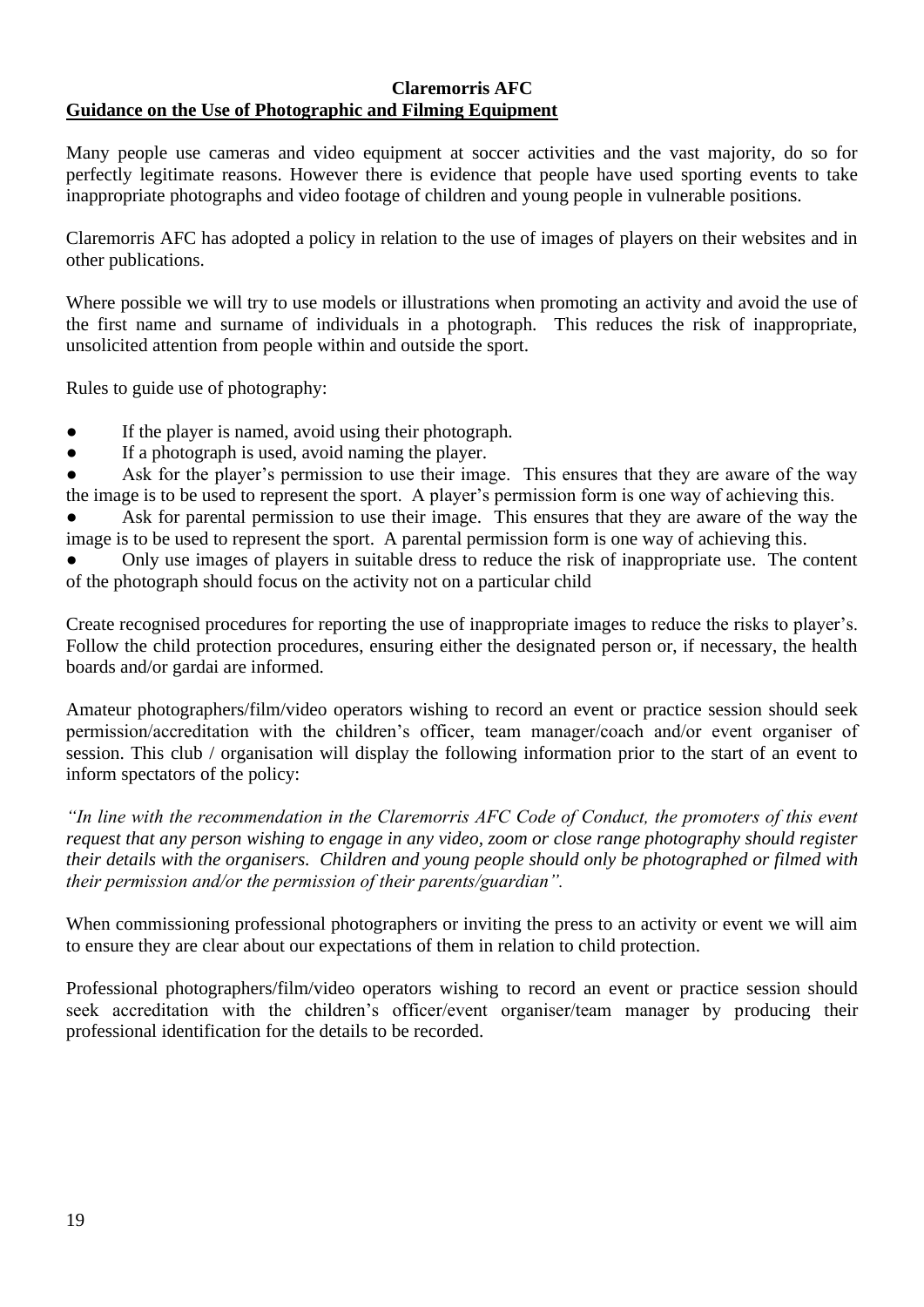# We will then:

- Provide a clear brief about what is considered appropriate in terms of content and behaviour
- Issue the photographer with identification which must be worn at all times
- Keep a record of accreditations
- Inform players and parents that a photographer will be in attendance at an event and ensure they consent to both the taking and publication of films or photographs
- Not allow unsupervised access to athletes or one to one photo sessions at events
- not approve/allow photo sessions outside the events or at an athlete's home

**Videoing as a coaching aid**: Video equipment can be used as a legitimate coaching aid. However, permission should first be obtained from the player and the player's parent/carer.

Clubs should also be aware of the dangers of permitting camera phones in dressing rooms and should apply appropriate safety rules.

*Anyone concerned about any photography taking place at events/matches or training sessions should bring their concerns to the attention of the committee/team manager/coach children's officer.*

# **Mobile Phones**

Mobile phones are often given to children for security, enabling parents to keep in touch and make sure they are safe. Young people value their phones highly as it offers them a sense of independence. In addition mobile phones allow quick and easy contact, which can make a safe and efficient way to carry out club business. However such technology has also allowed an increase in direct personal contact with young people, in some cases used to cross personal boundaries and cause harm to young people. Therefore, we need to encourage responsible and secure use of mobile phones by adults and young people.

# **Therefore club personnel should advise children:**

- If you receive an offensive photo, email or message, do not reply, save it, make a note of times and dates and tell a parent or children's officer/designated person within the club.
- Be careful about who you give your phone number to and don't respond to unfamiliar numbers
- Change your phone number in cases of bullying or harassment
- Don't use the phone in certain locations; inappropriate use of your camera phone may cause upset or offence to another person, e.g. changing rooms
- Treat your phone as you would any other valuable item so that you guard against theft

# **As a coach/manager remember:**

- Use only group texts for communication among players and teams and inform parents of this at the start of the season
- It is not appropriate to have constant communication for individual players

Don't use the phone in certain locations; inappropriate use of your camera phone may cause upset or offence to another person, e.g. changing rooms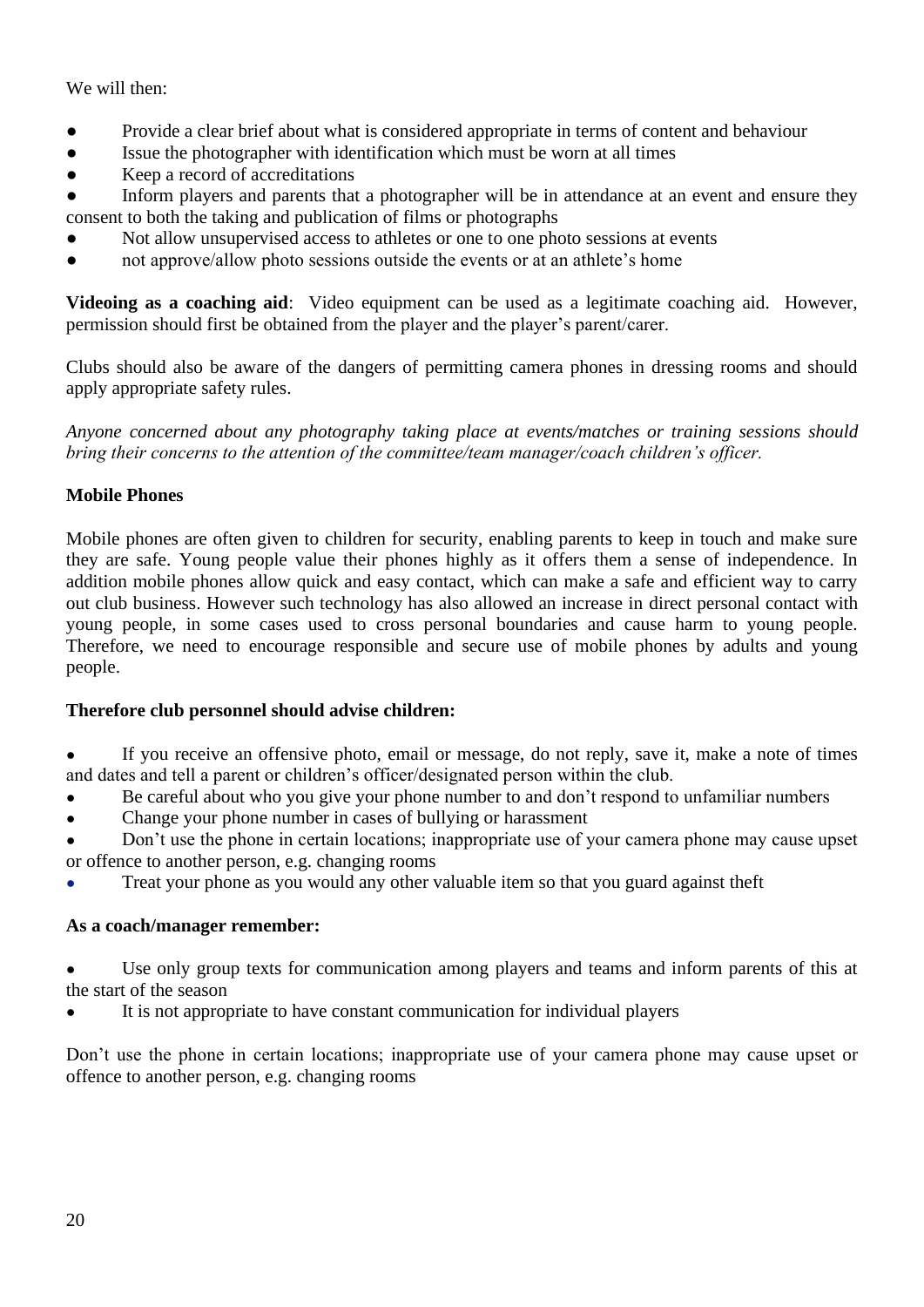# **Travelling Guidelines**

When travelling with young people coaches/volunteers of Claremorris AFC should:

- Ensure that there is adequate insurance cover
- Not carry more than the permitted number of passengers
- Ensure the use of safety belts
- Keep to the rules of the road
- Avoid being alone with one player; if with one player you could: put the passenger in the back

seat, drop off at central locations, get parental permission for transporting children on a regular basis, and clearly state times of pick off and drop off.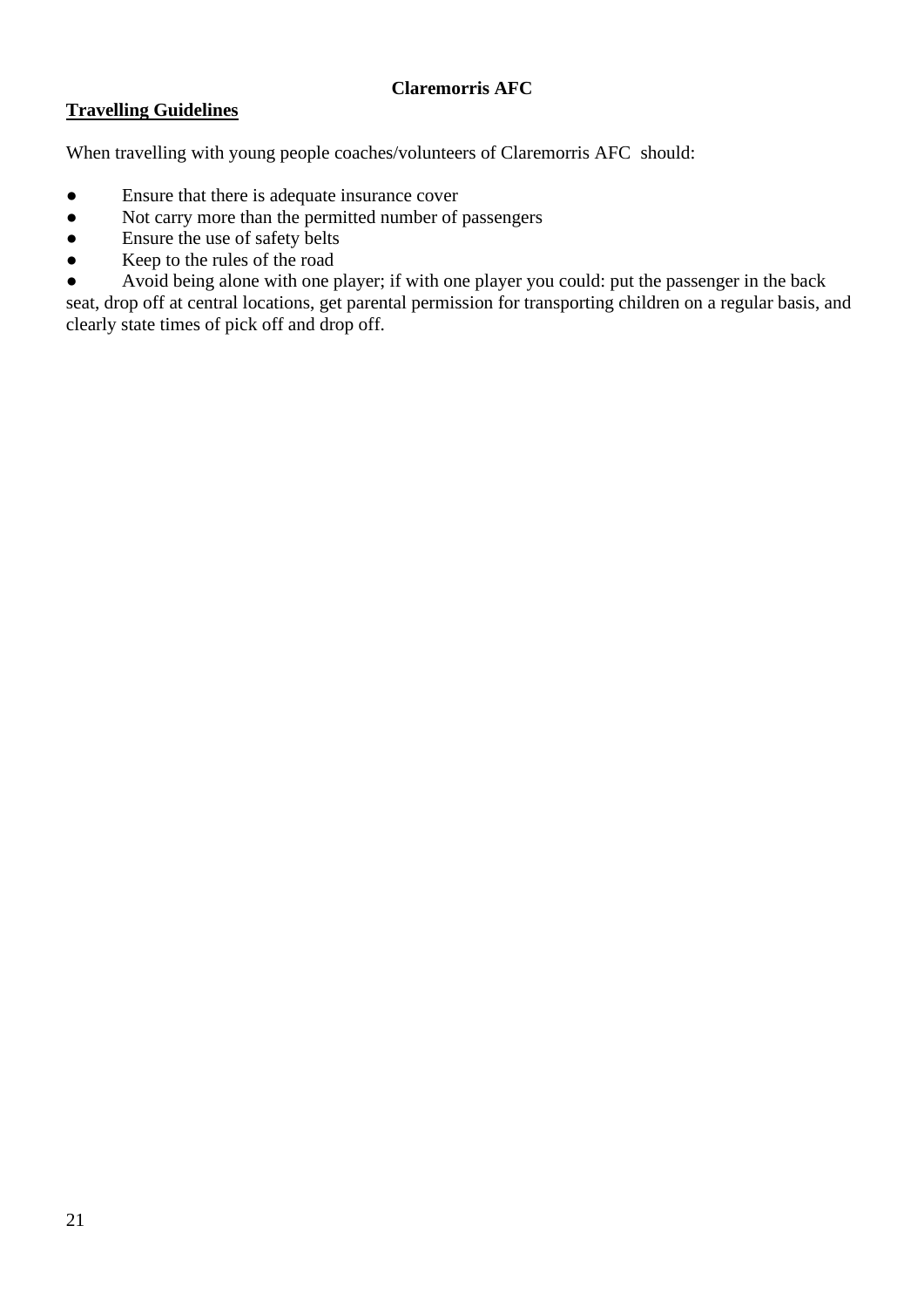# **Touching Guidelines**

All managers/volunteers of Claremorris AFC are advised that:

Any necessary physical contact should be in response to the needs of the child and not the adult

It should be in an open environment with the permission and full understanding of the player

It should be determined by the age and developmental stage of the player. You should not anything that a child can do for him/herself

Coaches should not treat injuries out of sight of others. Use a "Two-Deep" (two personnel, or two players) supervision system. Only personnel who are qualified in administering First Aid or treating sports injuries should attempt to treat an injury.

The comfort level and dignity of the player should always be the priority. Example: Only uncover the injured area, or cover private areas of the athlete's body.

Any doubts of a medical nature should be passed on to a suitably qualified medical person.

Coaches should not play injured players.

## **Comforting/congratulating players is an important part of the relationship between coaches and players.**

Guidelines for this type of touch are:

Limit touching to "safe" areas, such as hand-to-shoulder. It should not involve touching genital area, buttocks, breasts, or mouths.

Make your intention to congratulate or comfort clear to the player.

Get permission from the player before embracing them - remember that personnel are in the position of power.

Respect a players discomfort or rejection of physical contact.

Be sure that touching occurs only when others are present.

# **Avoid unnecessary physical contact and never engage in inappropriate touching**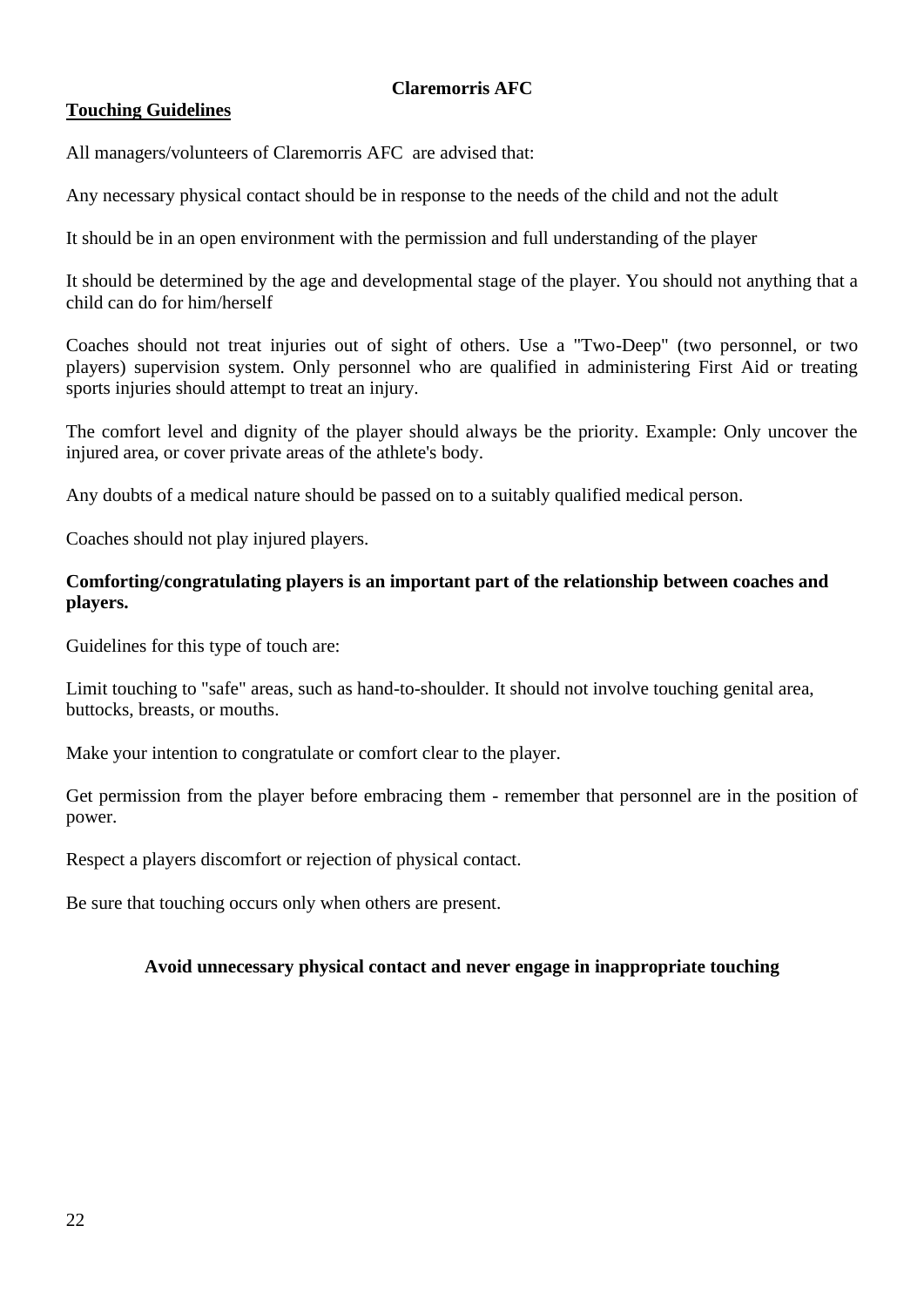# **Guidance on the use of Sanctions**

# **Discipline in Soccer**

Discipline in soccer should always be positive in focus, providing the structures and rules that allow players to set their own goals and strive for them. It should encourage players to become more responsible for themselves and their actions and therefore more independent.

Discipline should be a positive reinforcement for effort. It should encourage the development of emotional and social skills as well as skills in soccer. Players have to be helped to become responsible for the decisions and choices they make within soccer, particularly when it is likely to make a difference between playing fairly or unfairly.

There is no place in soccer for fighting, bullying, over aggressive or dangerous behaviour.

At all times, players should treat others in a respectful manner. They should never bully, interfere with or take unfair advantage of others.

The use of sanctions is an important element in the maintenance of discipline. However Coaches/Managers/Volunteers and Administrators should have a clear understanding of where and when particular sanctions are appropriate.

It should be remembered that effectively controlled organisations and successful coaches/managers/volunteers are characterised by the sparring use of sanctions. The age and developmental stage of the child should be taken into account when using sanctions.

Sanctions should always be fair, consistent and applied evenly, and in the case of a persistent offence, should be progressively applied.

The following steps are suggested:

- Rules should be clearly stated and agreed
- A warning should be given if a rule is broken
- A sanction (use of time out for example) should be applied if a rule is broken for a second time

If a rule is broken three or more times, the child should be spoken to and parents/guardians involved if necessary

• Sanctions should only be used in a corrective way that is intended to help children improve both now and in the future. They should never be used in retaliation or to make coach/manager/volunteer feel better or more powerful

● When violations of the team rules or other misbehaviours occur, sanctions should always be applied in an impartial and fair manner

Sanctions should never be used as threats. If a rule is broken, the appropriate sanction/s should implemented consistently, fairly and firmly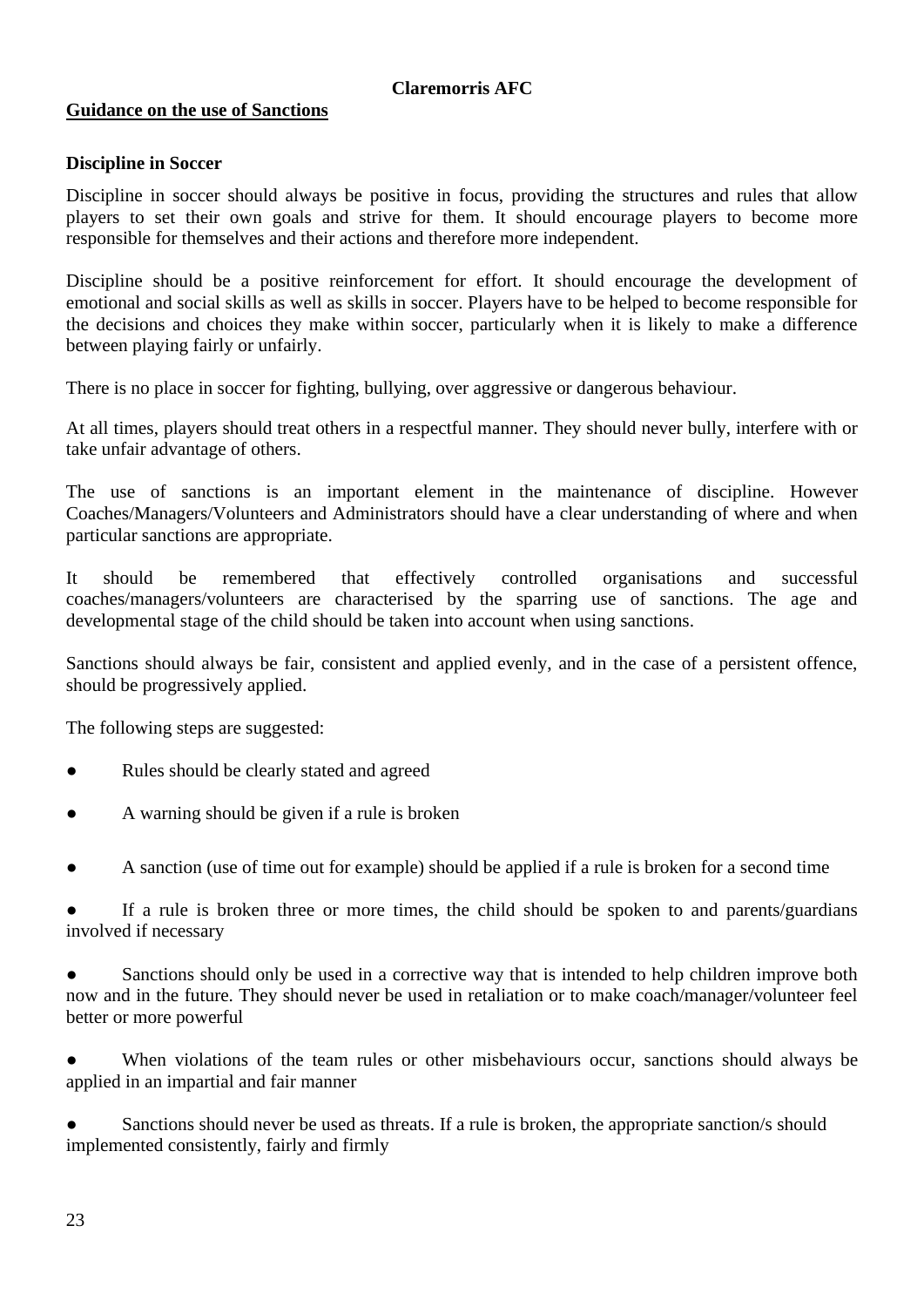• Sanctions should not be applied if the coach/manager/volunteer is not comfortable with them. If an appropriate action cannot be devised immediately, the child should be told that the matter will be dealt with later, at a specified time and as soon as is possible

Once a sanction/s has been imposed, it is important to make the child feel s/he is a valued member of the team again

● A child should be helped, to understand if necessary why sanction/s are imposed

● A child should not be sanctioned for making errors whilst playing soccer

● Physical activity (e.g. running laps or doing push ups) should not be used as a sanction as to do so may cause a child to resent physical activity which is something that s/he should learn to enjoy throughout his/her life. Remember Soccer has to be Fun if participants are to continue playing

• Sanctions should be used sparingly. Constant criticism and sanctioning can cause participants to turn away from Soccer

Adapted from the Irish Sports Councils Code of Ethics & Good Practice for Children's Sport (2005)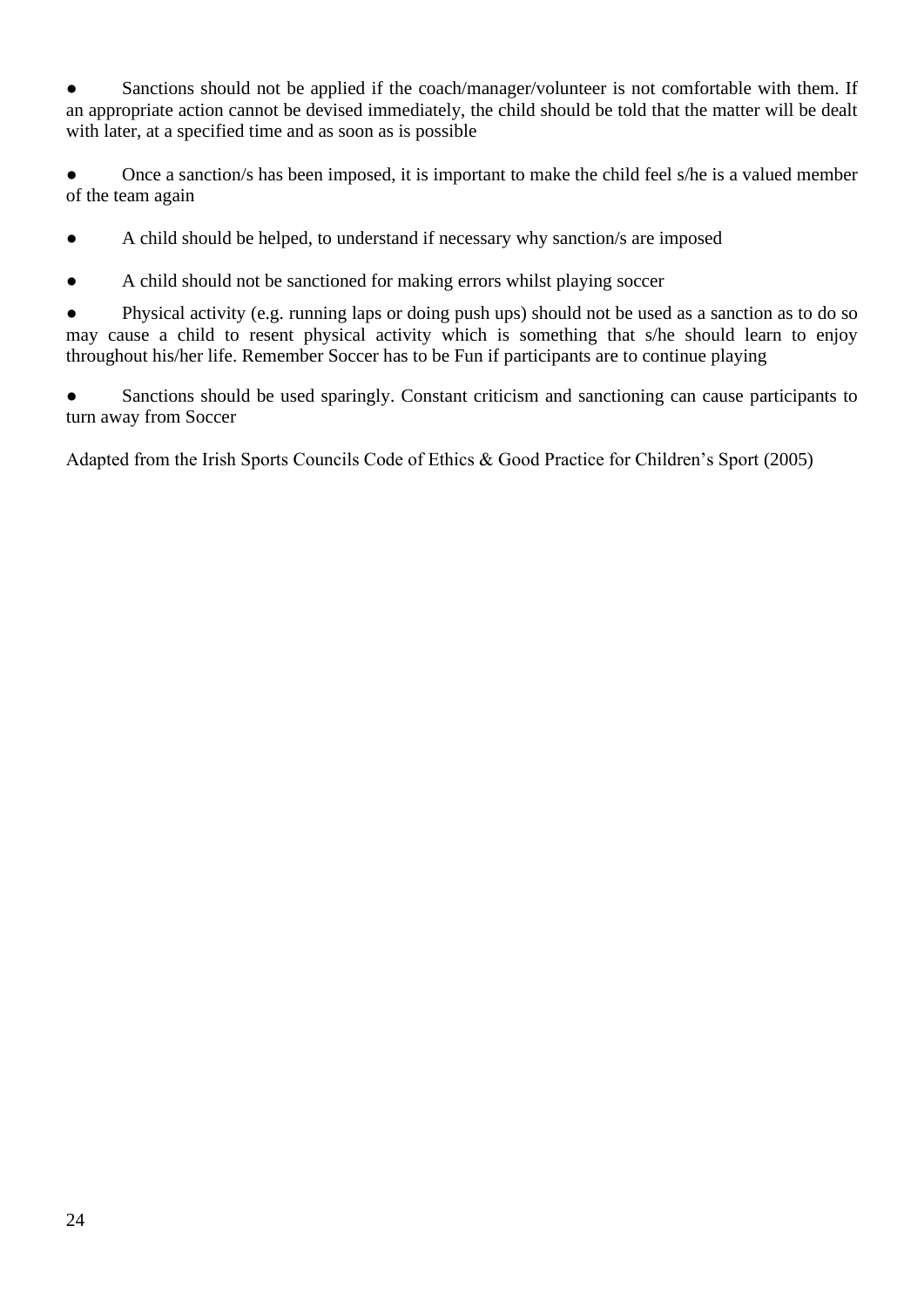# **Code of Conduct for Spectators**

● Remember that although children play organised soccer they are not miniature professionals. Don't place excessive pressure on children to perform to unrealistically high expectations. Children play soccer to develop their skills, to have fun and enjoy the game.

• Be on your best behaviour and lead by example. The behaviour of a team's supporters will often be remembered long after the result of the game. Be remembered for the right reasons.

- Applaud good play, sportsmanship and best effort by the visiting team as well as your own.
- Welcome and respect all your team's opponents. Without them there would be no match.
- Condemn the use of violence in all forms at every opportunity.

• Verbal abuse of players, match officials or opposing supporters cannot be accepted in any shape or form. Players or match officials should never be regarded as fair targets for ignorant or abusive behaviour.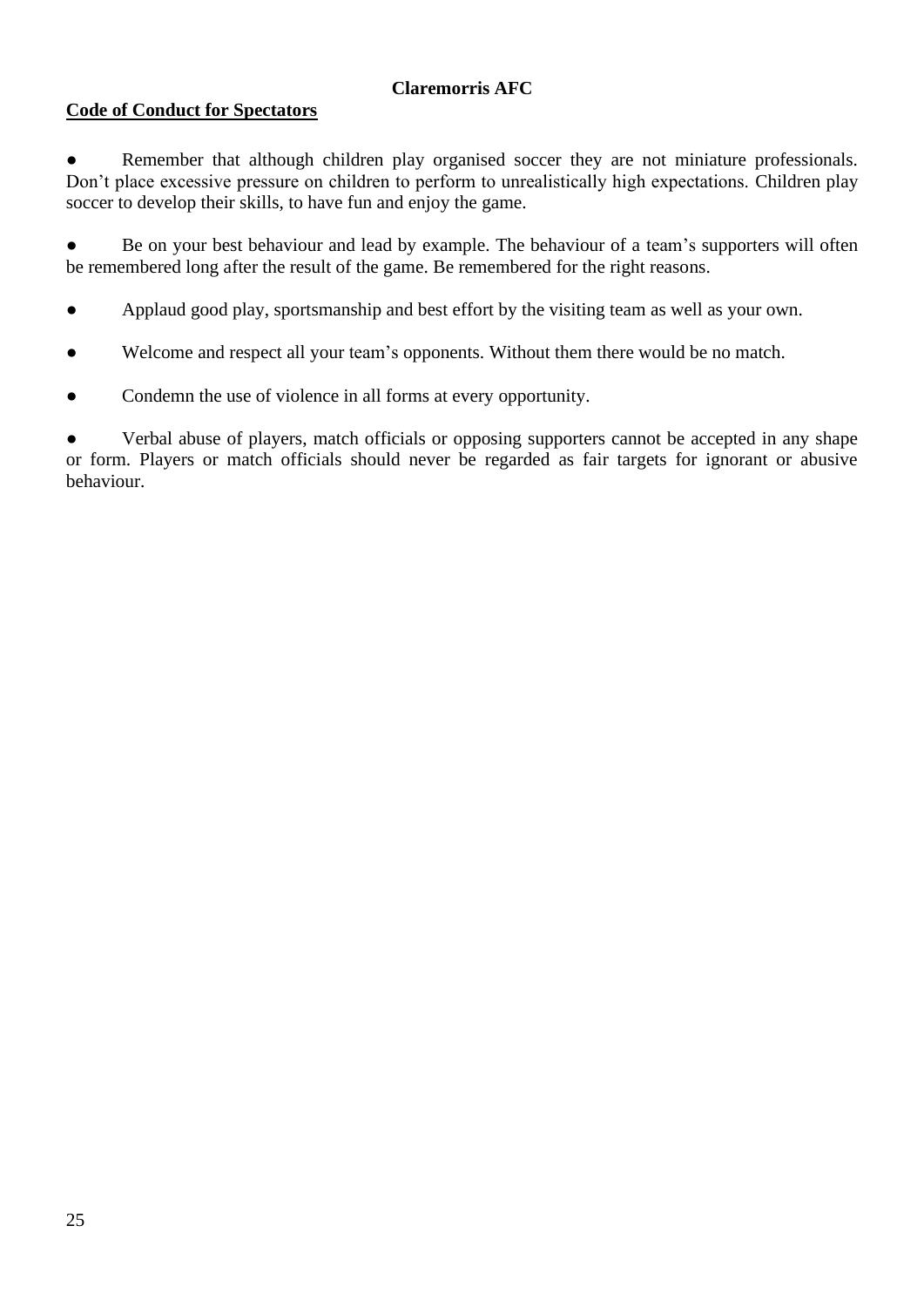# **Players Code of Conduct**

# **Children in Claremorris AFC are entitled to:**

- Be safe
- Be treated with dignity, sensitivity and respect
- Participate in soccer on an equal basis, appropriate to their ability and stage of development.
- Be happy, have fun and enjoy soccer

Make a complaint in an appropriate way and have it dealt with through a proper and effective complaints procedure

- Be afforded appropriate confidentiality
- Be listened to and to be believed
- Have a voice in the running of the club

Children should also be encouraged to realise that they also have responsibilities to treat other children, fellow players, coaches and volunteers with the same degree of fairness and respect.

In this regard children in Claremorris AFC should undertake to:

- play fairly, do their best and have fun
- be on their best behaviour at all times
- abide by all club rules
- make high standards of Fair Play the standard others want to follow
- respect opponents, they are not the enemy, they are partners in a sporting event
- shake hands before and after the match, whoever wins
- give opponents a hand if they are injured, put the ball out of play so they can get attention
- accept apologies from opponents when they are offered
- respect fellow team members and support them both when they do well and when things go wrong
- treat players from minority groups with the same respect you show other people
- be modest in victory and be gracious in defeat- "Be A Sport"

approach the club Children's Officer with any questions or concerns they might have. Coaches and parents should encourage children to speak out and support them in doing so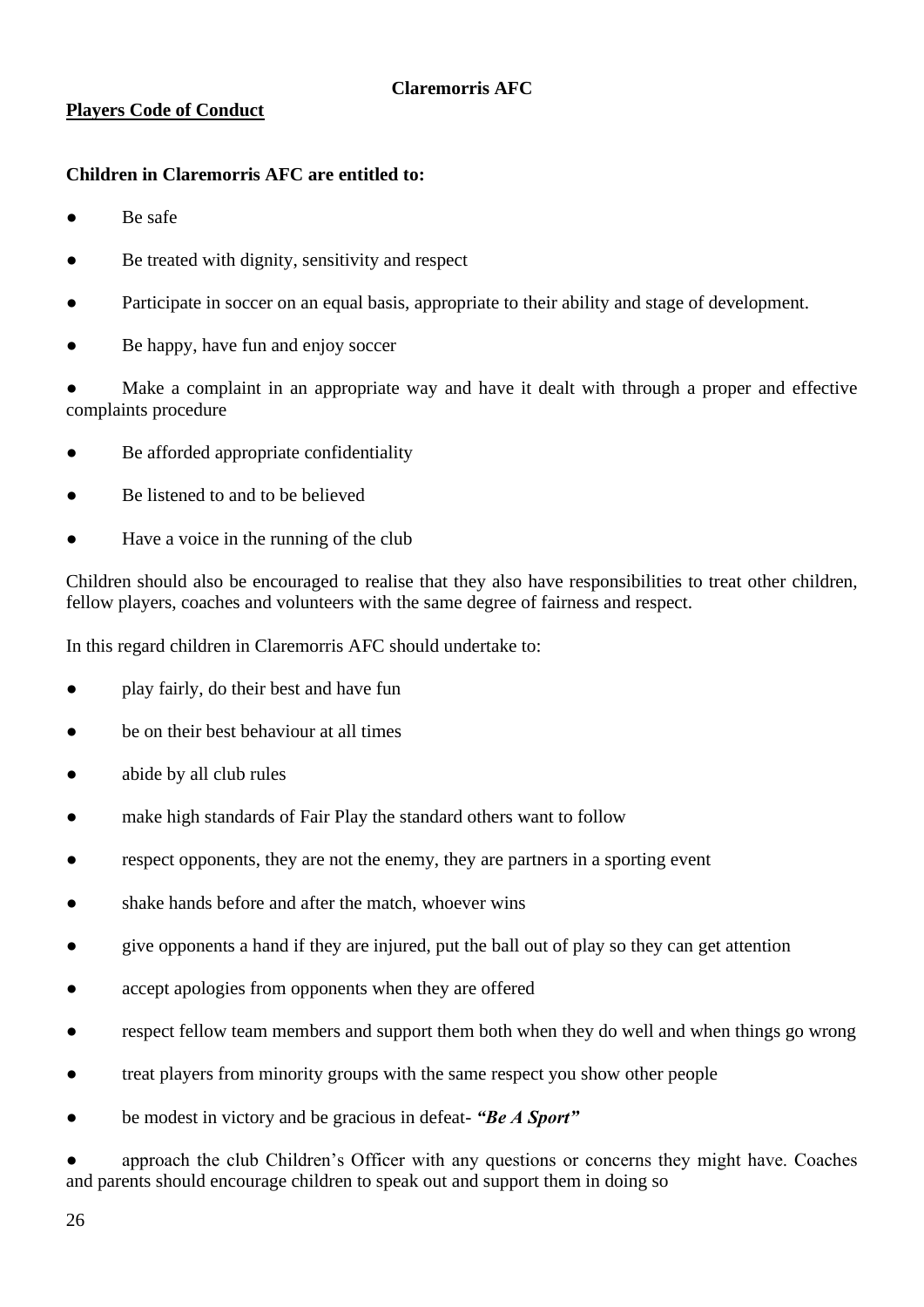## **Children in Claremorris AFC should not:**

- cheat
- use abusive language, or argue with, the referee, officials, team mates or opponents
- use violence, use physical contact only when it is allowed within the rules
- bully
- tell lies about adults or other children
- spread rumours
- take banned substances to improve performance
- keep secrets about any person who may have caused them harm
- behave in any manner that may bring the name of (insert club name here) into disrepute

In Claremorris AFC we want children in Claremorris AFC to have fun and develop skills in a safe and *Fair Play* environment where standards of behaviour are just as important as winning.

We recognise that competition and winning is an important goal, but winning at all costs does not meet the needs of young players.

Claremorris AFC are aware that recent research would suggest that increasing numbers of children leave sport between the ages of eight and thirteen. A number of the most common reasons given were; that sport was no longer fun, they did not get to play and overemphasis on winning.

Therefore we have to make every effort to ensure that we keep a balanced approach to competition, make sure all players get a chance to play and strive to keep the fun in soccer.

# **Making sport fun**.

In promoting "Sport for Fun" we in Claremorris AFC will insist on:

- Encouraging participation and fun
- Promoting the development of skills as opposed to winning at all costs
- Emphasising and praising effort
- Acting as a good role models
- Insisting on **Fair Play** (we will take off offending players)
- Being realistic with our expectations
- Being aware of children's feelings
- Teaching players to respect different cultures

27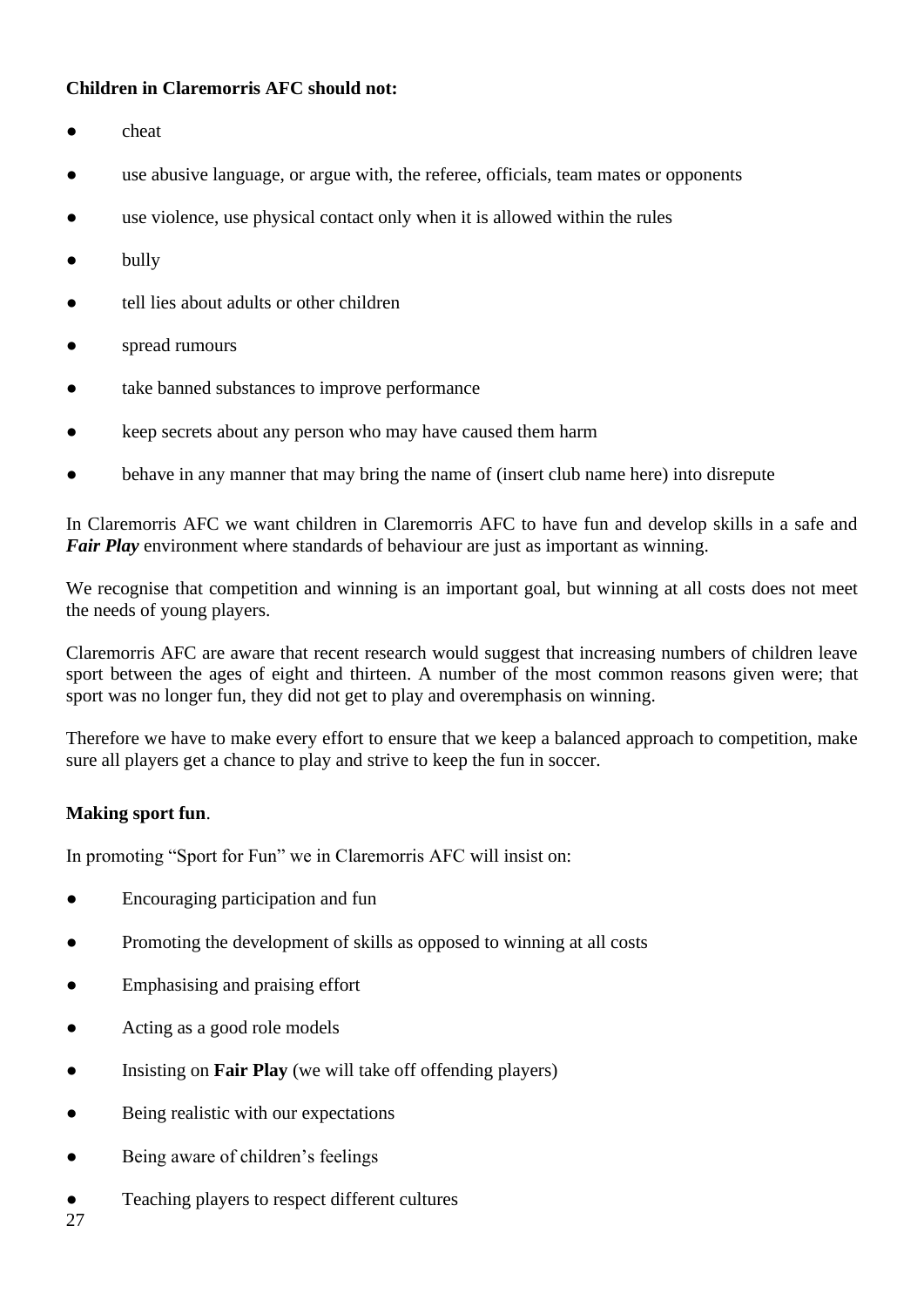Teaching players that standards of behaviour are just as important as winning

# **Codes of behaviour between Coaches/Volunteers and children**

All Clubs/Leagues should establish a code of behaviour between workers and children, to avoid the possibility of misunderstanding, or the potential for allegations of misconduct.

Such codes should include the following guidance:

- Coaches/Volunteers should be sensitive to the risks involved in participating in contact sports or other activities
- While physical contact is a valid way of comforting, reassuring and showing concern for children, it should only take place when it is acceptable to all persons concerned.
- Coaches/Volunteers should never physically punish or be in any way verbally abusive to a child, nor should they even tell jokes of a sexual nature in the presence of children.
- Coaches/Volunteers should be sensitive to the possibility of developing favouritism or becoming over involved or spending a great deal of time with any one child.
- Children should be encouraged to report cases of bullying to either a designated person, or a Coach/Volunteer of their choice. Complaints must be brought to the attention of management Committee.
- Everyone involved in the Club/League should respect the personal space, safety, and privacy of individuals.
- It is not recommended that workers give lifts in their cars to individual young people, especially for long journeys.

All workers should agree this code and it should form part of any future induction training introduced in your Club/League

# **Best Practice-Coaches**

In keeping children and young people at the forefront of planning and practice, our coaches can be confident that participants will enjoy their football experiences and that their actions are regarded as safe and in keeping with the principle that the safety and welfare of children is of paramount consideration.

Our Coaches are given a position of trust by parents/guardians and players, and are expected to operate to the highest standards of behaviour (Act as a Good Role Model) whilst in the company of underage players (under 18years). Our coaches are also expected not to engage in any activity that could reasonably be viewed as bringing the club or soccer in general into disrepute.

It is important to for our coaches to note that in adhering to these guidelines ensures not only a safe environment for children but also a safe environment in which coaches and volunteers can operate.

Most coaches work in an environment where it is recognised that, in a sporting context, certain types of coaching require a 'hands on approach', i.e., it may be necessary to support a participant in order to physically demonstrate a particular technique. This should only occur when necessary and in an open and appropriate way with the knowledge, permission and full understanding of the participant concerned and his/her parents/guardians.

Coaches must realise that certain situations or friendly actions could be misinterpreted, not only by the player, but by outsiders motivated by jealousy, dislike or mistrust and could lead to allegations of sexual